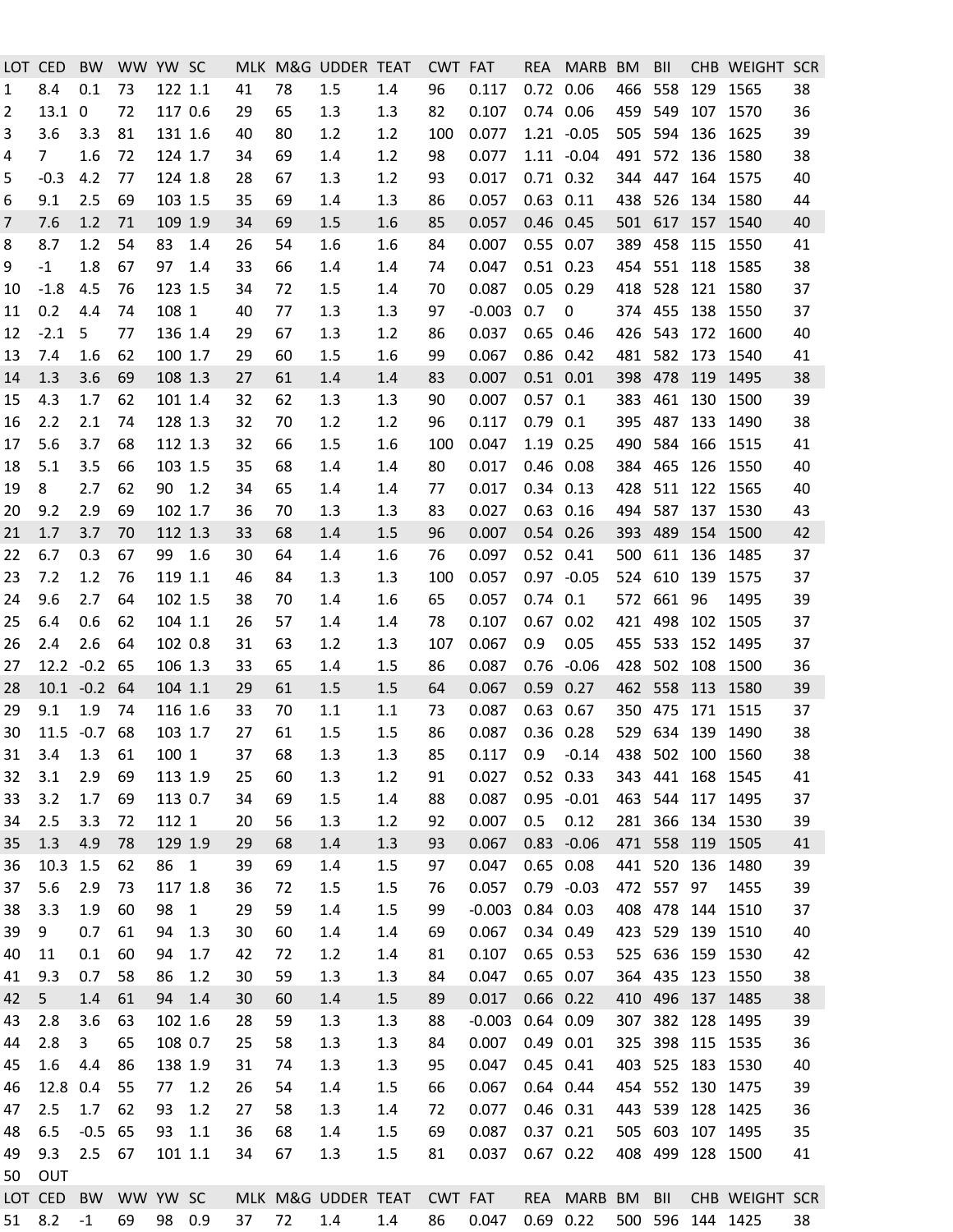| 52      | 5           | 0.9         | 61       | 91      | 1.3            | 20 | 50 | 1.5                | 1.6          | 74         | 0.067                  | $0.27$ 0.13    |               | 391 474   |             |     | 107 1455         | 39 |
|---------|-------------|-------------|----------|---------|----------------|----|----|--------------------|--------------|------------|------------------------|----------------|---------------|-----------|-------------|-----|------------------|----|
| 53      | 6.3         | 1.1         | 58       | 97      | 0.9            | 31 | 60 | 1.3                | 1.3          | 76         | 0.027                  | 0.48 0.45      |               | 455       | 556         | 155 | 1455             | 37 |
| 54      | 8.8         | 1.9         | 67       | 102 1.4 |                | 30 | 63 | 1.5                | 1.4          | 71         | 0.087                  | 0.44 0.27      |               | 520       | 623         | 121 | 1495             | 40 |
| 55      | 2.8         | 2.7         | 70       | 111 1.4 |                | 30 | 65 | 1.2                | 1.3          | 95         | 0.037                  | $0.73$ $0.11$  |               | 334       | 418         | 138 | 1475             | 39 |
| 56      | 2.5         | 3           | 70       | 111 2   |                | 26 | 61 | 1.3                | 1.2          | 70         | 0.037                  | 0.37 0.41      |               | 381       | 488         | 145 | 1490             | 40 |
| 57      | 10.4        | $-0.9$      | 61       | 94      | 1              | 33 | 63 | 1.4                | 1.4          | 72         | 0.087                  | $0.71$ $0.21$  |               | 514       | 606         | 111 | 1500             | 38 |
| 58      | 8           | 2.5         | 68       | 109 1.1 |                | 32 | 66 | 1.4                | 1.3          | 80         | 0.087                  |                | $0.65 - 0.03$ | 438       | 518         | 100 | 1435             | 38 |
| 59      | 10.9        | 0.7         | 64       | 101 1.6 |                | 26 | 58 | 1.5                | 1.5          | 78         | 0.027                  | $0.22$ $0.19$  |               | 424       | 514         | 127 | 1400             | 40 |
| 60      | 7.4         | 1.9         | 64       | 96      | 1.6            | 27 | 59 | 1.4                | 1.5          | 78         | 0.097                  | 0.49 0.36      |               | 513       | 618         | 140 | 1430             | 38 |
| 61      | 4.9         | 1.8         | 62       | 90      | 1.2            | 26 | 57 | 1.3                | 1.4          | 76         | 0.087                  | 0.62 0.29      |               | 410       | 503         | 125 | 1480             | 39 |
| 62      | 2.1         | 3.7         | 67       | 113 1.2 |                | 27 | 61 | 1.3                | 1.3          | 87         | $-0.013$               | 0.69           | 0.1           | 361       | 441         | 133 | 1450             | 38 |
| 63      | 2.7         | 3.7         | 67       | 111 1.5 |                | 24 | 58 | 1.1                | $\mathbf{1}$ | 91         | 0.057                  | 0.54 0.36      |               | 422       | 524         | 164 | 1510             | 42 |
| 64      | 9.1         | 1.5         | 72       | 113 1.5 |                | 31 | 67 | 1.2                | 1.2          | 85         | 0.047                  | $0.68$ $0.22$  |               | 453       | 551         | 151 | 1445             | 37 |
| 65      | 4.4         | 3.9         | 65       | 102 1.4 |                | 28 | 61 | 1.4                | 1.4          | 83         | 0.007                  |                | $0.44 - 0.05$ | 341       | 412         | 107 | 1475             | 41 |
| 66      | 3           | 1.8         | 59       | 89      | 1.4            | 31 | 60 | 1.3                | 1.5          | 83         | 0.067                  | $0.76 \quad 0$ |               | 397       | 467         | 106 | 1490             | 42 |
| 67      | 6.2         | 2.1         | 72       | 111 1.9 |                | 37 | 73 | 1.4                | 1.5          | 87         | 0.077                  | 0.77 0.05      |               | 487       | 576         | 118 | 1450             | 39 |
| 68      | 8.1         | 0.8         | 68       | 109 2   |                | 26 | 60 | 1.4                | 1.4          | 74         | 0.097                  | $0.39$ $0.26$  |               | 451       | 551         | 130 | 1450             | 42 |
|         |             | $-0.4$      |          |         | 1.7            | 29 | 60 | 1.5                | 1.5          |            |                        |                |               |           | 559         |     |                  | 38 |
| 69      | 11.9        |             | 63       | 96      |                |    |    |                    |              | 66         | 0.017                  | $0.25$ 0.36    |               | 459       |             | 139 | 1410             |    |
| 70      | 6.7         | 1.5         | 59       | 97      | 1.5            | 37 | 67 | 1.2                | 1.2          | 67         | 0.097                  | 0.48 0.06      |               | 449       | 528         | 95  | 1470             | 38 |
| 71      | 6.8         | 0.5         | 63       | 98      | 1.5            | 29 | 60 | 1.5                | 1.5          | 77         | 0.077                  | $0.23$ $0.32$  |               | 437       | 536         | 132 | 1500             | 39 |
| 72      | 1.5         | 2.6         | 67       | 115 1.5 |                | 33 | 66 | 1.3                | 1.4          | 88         | 0.147                  | 0.72 0.38      |               | 455       | 561         | 148 | 1545             | 39 |
| 73      | 0.9         | 2.8         | 72       | 108 1.6 |                | 29 | 65 | 1.4                | 1.3          | 87         | 0.057                  | $0.57$ 0.28    |               | 430       | 532         | 146 | 1405             | 37 |
| 74      | 8.8         | 0.7         | 66       | 107 1.8 |                | 26 | 59 | 1.4                | 1.4          | 81         | 0.077                  | 0.35 0.34      |               | 490       | 595         | 141 | 1485             | 41 |
| 75      | 5.5         | 2.8         | 70       | 113 1.7 |                | 30 | 64 | 1.4                | 1.4          | 73         | 0.047                  | $0.21$ $0.2$   |               | 346       | 439         | 129 | 1445             | 38 |
| 76      | 3.4         | 2.2         | 61       | 100 1.3 |                | 28 | 58 | 1.3                | 1.3          | 84         | 0.027                  | 0.75 0.05      |               | 352       | 423         | 128 | 1465             | 39 |
| 77      | 10.1        | 0.4         | 66       | 109 1.2 |                | 36 | 69 | 1.2                | 1.3          | 76         | 0.127                  | 0.48           | 0.11          | 443       | 532         | 108 | 1450             | 40 |
| 78      | 12.9        | 0.9         | 66       | 101 1.2 |                | 39 | 72 | 1.2                | 1.1          | 83         | 0.077                  | 0.85           | $-0.01$       | 452       | 530         | 114 | 1400             | 36 |
| 79      | 11          | 0.8         | 61       | 95      | 0.9            | 32 | 62 | 1.3                | 1.3          | 87         | 0.087                  | 0.8            | 0.15          | 395       | 476         | 126 | 1405             | 36 |
| 80      | 13          | $-0.5$      | 66       | 105 1.7 |                | 36 | 69 | 1.3                | 1.3          | 75         | 0.127                  | 0.64           | 0.15          | 471       | 563         | 111 | 1415             | 39 |
| 81      | 3.2         | 1.3         | 63       | 106 1.4 |                | 31 | 62 | 1.3                | 1.2          | 67         | 0.077                  | 0.29           | 0.38          | 350       | 450         | 125 | 1350             | 40 |
| 82      | 8.9         | 1.3         | 69       | 104 1.8 |                | 26 | 60 | 1.5                | 1.5          | 70         | 0.077                  | $0.27$ $0.28$  |               | 462       | 565         | 120 | 1395             | 39 |
| 83      | 6.3         | 0.4         | 61       | 95      | 1.4            | 21 | 52 | 1.4                | 1.4          | 96         | 0.077                  | 0.78 0.17      |               | 495       | 582         | 144 | 1400             | 37 |
| 84      | 5.9         | 3.3         | 59       | 90      | 1.3            | 28 | 58 | 1.5                | 1.6          | 70         | 0.057                  | 0.6            | 0.08          |           | 443 521 108 |     | 1475             | 37 |
| 85      | 1.8         | 3.4         | 73       | 116 1.8 |                | 29 | 65 | 1.2                | 1.1          | 75         | 0.077                  | 0.5            | 0.39          |           |             |     | 298 402 149 1405 | 37 |
| 86      | $\mathbf 0$ | 3.7         | 73       | 124 1.4 |                | 33 | 70 | 1.5                | 1.5          | 96         | 0.017                  | $0.65$ $0.22$  |               | 334 428   |             | 156 | 1430             | 37 |
| 87      | 5.1         | 2.6         | 61       | 87 0.8  |                | 23 | 54 | 1.3                | 1.3          | 76         | 0.007                  | $0.76 - 0.1$   |               | 286       | 345         | 93  | 1400             | 36 |
| 88      | 6.7         | 3.4         | 69       | 103 0.9 |                | 26 | 61 | 1.6                | 1.6          | 90         | 0.027                  | 1.02 0.29      |               | 389 483   |             |     | 152 1430         | 35 |
| 89      | 3.9         | 2.5         | 63       | 94      | $\overline{2}$ | 32 | 63 | 1.6                | 1.5          | 72         | 0.017                  | $0.46$ 0.08    |               | 495 580   |             |     | 102 1440         | 38 |
| 90      | 13.1        | $-0.1$      | 75       | 119 1.1 |                | 43 | 80 | 1.4                | 1.5          | 93         | 0.157                  | $0.72$ $0.22$  |               |           | 543 651     |     | 138 1410         | 38 |
| 91      | 9.9         | $-1.6$      | 60       | 91      | 1.3            | 30 | 60 | 1.5                | 1.4          | 69         | 0.107                  | $0.41$ $0.43$  |               |           |             |     | 504 610 133 1375 | 39 |
| 92      | 4.3         | 1.8         | 67       | 113 1.4 |                | 34 | 67 | 1.3                | 1.3          | 76         | 0.067                  | 0.39 0.37      |               |           |             |     | 456 561 145 1445 | 38 |
| 93      | 4.1         | 2.3         | 68       | 100 1.1 |                | 36 | 70 | 1.4                | 1.3          | 80         | $-0.003$               | 0.79 0.08      |               | 509       |             |     | 595 135 1415     | 38 |
| 94      | 0.5         | 3.5         | 71       | 113 1.6 |                | 29 | 65 | 1.4                | 1.4          | 90         | $-0.003$ $0.58$ $0.05$ |                |               | 328       | 409         | 128 | 1425             | 40 |
| 95      | 8.3         | $\mathbf 0$ | 70       | 112 0.8 |                | 30 | 65 | 1.5                | 1.5          | 74         | 0.087                  | 0.8            | 0.18          | 500 597   |             |     | 118 1400         | 35 |
| 96      | 6.6         | 0           | 63       | 104 1.1 |                | 27 | 59 | 1.4                | 1.4          | 64         | 0.047                  | 0.49 0.31      |               |           |             |     | 418 513 123 1395 | 38 |
| 97      | 10.4        | 1.2         | 68       | 108 1.3 |                | 31 | 65 | 1.4                | 1.4          | 98         | 0.027                  |                | $0.98 - 0.04$ | 403 476   |             |     | 133 1460         | 38 |
| 98      | 2.4         | 4.7         | 58       | 84 0.8  |                | 27 | 56 | 1.4                | 1.3          | 79         | 0.017                  | $0.85$ $0.21$  |               | 415 496   |             | 130 | 1445             | 34 |
| 99      | 8.8         | 0.9         | 61       | 103 1.1 |                | 32 | 63 | 1.4                | 1.4          | 77         | 0.087                  | 0.69 0.06      |               | 423 502   |             |     | 110 1390         | 40 |
| 100 8.6 |             | $\mathbf 0$ | 59       | 88      | 1.4            | 23 | 52 | 1.4                | 1.4          | 81         | 0.077                  | 0.4            | 0.2           | 379 463   |             |     | 125 1375         | 40 |
|         | LOT CED     | <b>BW</b>   | WW YW SC |         |                |    |    | MLK M&G UDDER TEAT |              | <b>CWT</b> | FAT                    | <b>REA</b>     | <b>MARB</b>   | <b>BM</b> | BII         |     | CHB WEIGHT SCR   |    |
| 101 0.1 |             | 4           | 66       | 111 1.7 |                | 31 | 64 | 1.3                | 1.3          | 72         | $-0.023$               | $0.61$ $0.08$  |               | 422       | 503         |     | 129 1385         | 39 |
| 102 2.1 |             | 3.1         | 66       | 109 1   |                | 25 | 59 | 1.6                | 1.6          | 94         | 0.037                  | 1.25 0.28      |               |           |             |     | 469 562 161 1405 | 40 |
| 103 4.8 |             | 2.4         | 69       | 106 1.7 |                | 27 | 61 | 1.6                | 1.7          | 100        | 0.027                  | 1.01 0.24      |               | 459 553   |             |     | 161 1390         | 38 |
|         |             |             |          |         |                |    |    |                    |              |            |                        |                |               |           |             |     |                  |    |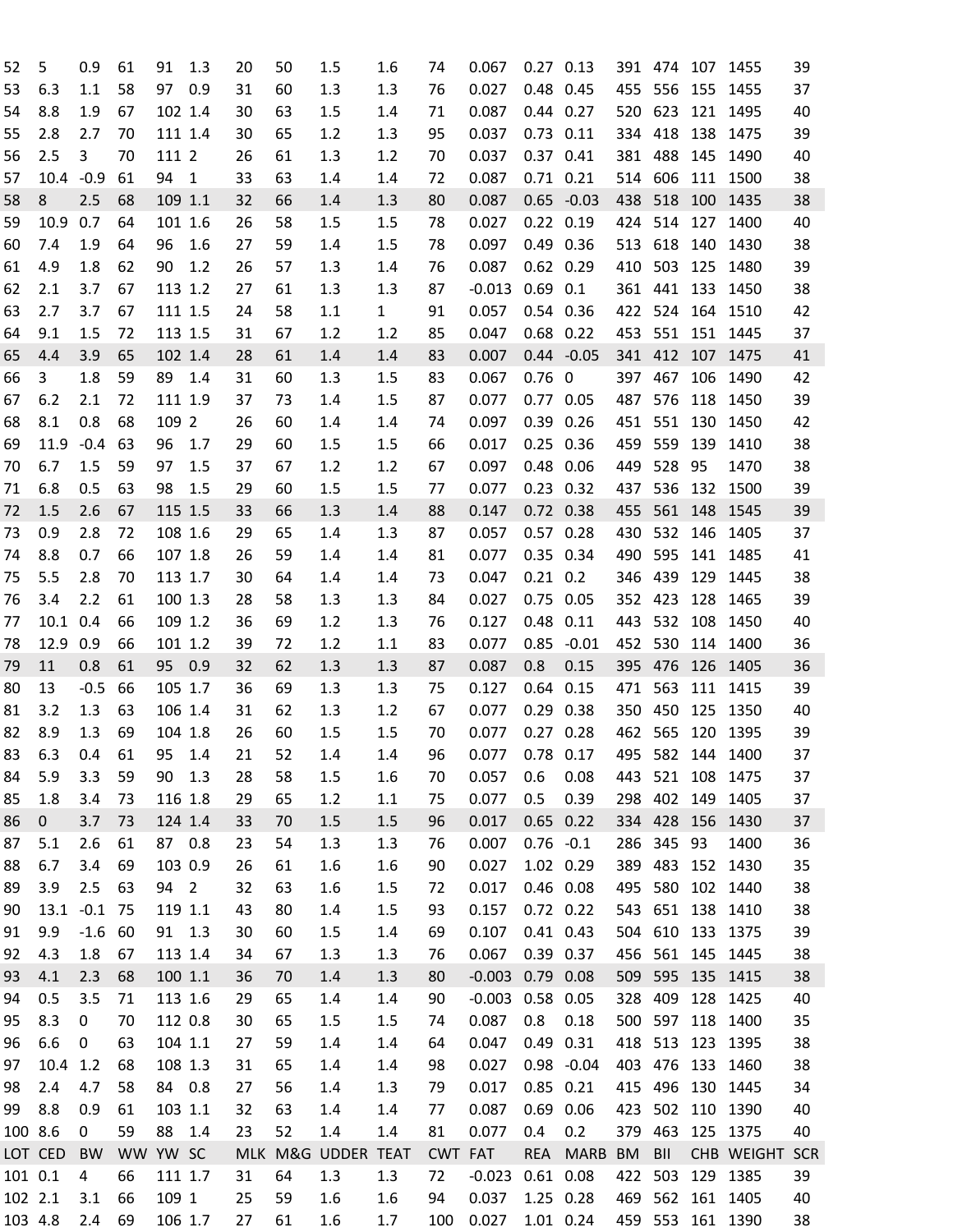| 105 12.6<br>$-0.1$<br>1.3<br>491 592 97<br>38<br>63<br>106 1.7<br>39<br>71<br>1.2<br>60<br>0.167<br>0.31 0.26<br>1445<br>106 0.8<br>38<br>0.48 0.19<br>379 469<br>118 1415<br>2.9<br>66<br>115 1.4<br>71<br>1.2<br>1.1<br>0.067<br>40<br>74<br>107 8.7<br>2.2<br>98<br>1.2<br>0.49 0.26<br>529<br>122<br>70<br>1.5<br>38<br>73<br>1.2<br>0.057<br>429<br>1495<br>38<br>74<br>108 6<br>112 1.8<br>508<br>611<br>168<br>1.2<br>65<br>32<br>1.5<br>1.5<br>91<br>0.037<br>0.84 0.38<br>1400<br>39<br>64<br>539<br>109 9<br>450<br>141 1465<br>1.5<br>68<br>110 1.2<br>20<br>54<br>1.1<br>89<br>0.037<br>0.7<br>0.14<br>40<br>1.1<br>98 2.1<br>1.3<br>472 580<br>128 1395<br>110 4.2<br>2.6<br>33<br>69<br>1.4<br>0.017<br>0.32 0.32<br>39<br>71<br>77<br>598<br>133<br>111 4.8<br>3.2<br>70<br>111 1.4<br>29<br>64<br>1.2<br>1.2<br>91<br>0.037<br>$0.71\ 0$<br>513<br>1455<br>40<br>93<br>360<br>447<br>98<br>112 7.9<br>62<br>1.2<br>26<br>57<br>1.4<br>62<br>0.057<br>0.3<br>0.2<br>1395<br>38<br>0.4<br>1.4<br>113 6.2<br>93<br>$0.27$ 0.24<br>411 501<br>0.8<br>60<br>1.4<br>23<br>53<br>1.3<br>1.4<br>67<br>0.087<br>112 1405<br>41<br>114 3.2<br>90<br>1.3<br>552 101 1370<br>2.2<br>62<br>25<br>56<br>1.4<br>65<br>0.067<br>$0.14$ $0.13$<br>464<br>1.4<br>37<br>115 6<br>105 1<br>1.2<br>$0.93$ $0.11$<br>588<br>161 1485<br>4.1<br>67<br>28<br>62<br>1.3<br>102<br>0.017<br>502<br>39<br>116 6<br>0.35 0.28<br>537<br>114 1450<br>0.6<br>95<br>1.7<br>23<br>56<br>1.5<br>65<br>0.057<br>438<br>42<br>66<br>1.4<br>117 8.7<br>65<br>25<br>1.2<br>82<br>524<br>2.8<br>112 1.3<br>57<br>1.3<br>0.077<br>$0.61$ $0.32$<br>426<br>147 1420<br>36<br>118 6.1<br>3.8<br>112 1.2<br>1.3<br>1.12 0.13<br>625<br>180<br>71<br>31<br>1.3<br>109<br>$-0.023$<br>535<br>1465<br>40<br>66<br>119 9.5<br>96<br>23<br>53<br>$0.62$ 0.29<br>517<br>0.8<br>61<br>1.9<br>1.3<br>1.2<br>84<br>0.077<br>426<br>144 1420<br>38<br>120 6.8<br>98<br>397 478<br>127 1435<br>1.2<br>57<br>0.9<br>28<br>57<br>1.3<br>1.3<br>0.017<br>$0.61$ 0.2<br>39<br>73<br>56<br>1.6<br>550<br>116 1395<br>121 7.6<br>2.2<br>65<br>106 1.7<br>23<br>1.4<br>63<br>0.087<br>0.56 0.34<br>448<br>39<br>122 5.9<br>25<br>58<br>331 410<br>129 1430<br>1.5<br>66<br>103 1.3<br>1.2<br>1.4<br>90<br>0.057<br>0.54 0.07<br>39<br>123 6.9<br>93<br>1.2<br>538<br>139<br>$-0.1$<br>61<br>1.3<br>27<br>57<br>1.3<br>73<br>0.117<br>0.32 0.45<br>432<br>1380<br>37<br>124 5.9<br>0.58 0.02<br>573<br>104<br>1.3<br>66<br>102 1.7<br>55<br>1.4<br>1.3<br>0.057<br>489<br>1400<br>21<br>70<br>36<br>125 9.2<br>0.1<br>88<br>58<br>432 521<br>111 1405<br>57<br>1.7<br>29<br>1.3<br>1.4<br>67<br>0.067<br>$0.19$ $0.25$<br>40<br>126 10.8<br>33<br>1.3<br>431 515<br>101 1365<br>$-1.5$<br>60<br>87<br>1.3<br>63<br>1.3<br>0.087<br>$0.35$ $0.13$<br>35<br>66<br>127 5.7<br>351 422 116 1385<br>2.1<br>62<br>92<br>1.2<br>26<br>57<br>1.2<br>1.2<br>86<br>0.037<br>0.6<br>0<br>34<br>128 8.9<br>85<br>457 542 131 1375<br>$-0.7$<br>54<br>1.3<br>1.3<br>1.3<br>84<br>0.107<br>$0.36$ 0.22<br>27<br>54<br>37<br>129 5.9<br>1.8<br>59<br>99<br>1.6<br>1.2<br>$0.32$ $0.16$<br>377 458 128 1370<br>26<br>56<br>1.2<br>0.017<br>39<br>77<br>130 5.7<br>1.3<br>0.86 0.06<br>501 580<br>160<br>3.4<br>102 1.7<br>59<br>$-0.023$<br>1410<br>36<br>64<br>27<br>1.4<br>99<br>131 5.8<br>116 1.4<br>538<br>1.9<br>68<br>31<br>65<br>1.5<br>1.5<br>86<br>0.067<br>0.56 0.46<br>428<br>169<br>1340<br>37<br>132 5<br>551<br>1.5<br>110 1.9<br>33<br>67<br>1.5<br>81<br>0.067<br>0.38 0.66<br>427<br>176<br>1350<br>69<br>1.4<br>37<br>133 5.5<br>0.48 0.05<br>403<br>488<br>126<br>72<br>108 1.9<br>36<br>72<br>1.2<br>85<br>$-0.003$<br>1340<br>36<br>3.4<br>1.3<br>134 -1.9<br>68<br>57<br>85<br>452 541 129 1400<br>3.1<br>117 1.5<br>23<br>1.1<br>$\mathbf{1}$<br>0.047<br>$0.57$ $0.11$<br>36<br>2.5 69<br>109 1.3<br>35<br>69<br>79<br>0.087  0.67  0.19<br>432 526 122 1340<br>135 9<br>1.2<br>1.4<br>36<br>439 534<br>136 4<br>113 1.2<br>63<br>1.1<br>0.057<br>$0.75$ 0.22<br>165 1320<br>36<br>3.3<br>70<br>28<br>1.1<br>104<br>103 1.4<br>1.5<br>1.6<br>$0.63$ 0.2<br>406 495 116 1305<br>42<br>137 1.3<br>3.2<br>65<br>24<br>56<br>0.057<br>74<br>138 5.7<br>1.9<br>111 1.3<br>0.007<br>0.56 0.35<br>410 511 149 1300<br>37<br>69<br>27<br>61<br>1.3<br>1.3<br>78<br>438 524 150 1340<br>139 4.6<br>100 1<br>13<br>0.037<br>35<br>1.7<br>65<br>45<br>1.4<br>1.4<br>85<br>1.04 0.19<br>140 3.4<br>473 559 110 1280<br>2.8<br>125 1<br>35<br>70<br>1.4<br>1.4<br>0.067<br>0.78 0.02<br>33<br>70<br>78<br>141 5.7<br>1.3<br>110 1.4<br>32<br>$0.47$ 0.27<br>467 573 136 1360<br>74<br>69<br>1.3<br>1.4<br>85<br>0.067<br>37<br>142 9.8<br>125 1.8<br>37<br>1.3<br>0.127<br>$0.88$ 0.13<br>410 508 136 1290<br>0.4<br>79<br>76<br>1.4<br>102<br>38<br>143 OUT<br>144 OUT<br>103 1.7<br>461 539 136 1330<br>38<br>145 7.4<br>1.9<br>65<br>58<br>1.3<br>1.3<br>88<br>$0.017$ 0.64 0.01<br>26<br>146 9.6<br>56<br>$-0.013$ $0.81$ $0.17$<br>444 530 164 1355<br>35<br>$\overline{2}$<br>65<br>97 1.1<br>24<br>1.3<br>1.3<br>97<br>147 7.4<br>64<br>102 1.5<br>56<br>1.3<br>$-0.013$ 0.77 0.26<br>458 548 174 1365<br>38<br>2.7<br>24<br>1.4<br>96<br>148 6.1<br>99<br>1.7<br>0.027<br>$0.68$ 0.19<br>450 534 158 1315<br>1.4<br>29<br>59<br>1.3<br>1.2<br>36<br>60<br>92<br>149 4.8<br>2.8<br>90<br>0.8<br>16<br>1.3<br>0.017<br>$0.82 \ 0$<br>355 421 116 1285<br>36<br>59<br>45<br>1.3<br>74<br>150 10.3 3.1<br>69<br>30<br>65<br>1.3<br>1.3<br>0.047<br>0.54 0.17<br>404 496 119 1330<br>97<br>1.1<br>78<br>34<br>LOT CED<br><b>BW</b><br>WW YW SC<br>M&G UDDER TEAT<br><b>CWT FAT</b><br>CHB WEIGHT SCR<br><b>MLK</b><br><b>REA</b><br><b>MARB</b><br><b>BM</b><br>BII<br>151 6.6<br>110 1.4<br>65<br>1.5<br>$0.73$ $0.14$<br>523 618<br>143 1295<br>2.7<br>71<br>29<br>1.5<br>90<br>0.027<br>37<br>152 4<br>100 0.7<br>32<br>1.4<br>1.5<br>$-0.013$ 0.59 0.11<br>468 558 121 1240<br>2.4<br>71<br>67<br>32<br>77<br>314 390 132 1315<br>153 4.6<br>2.7<br>104 1.7<br>$-0.013$ $0.49$ $0.12$<br>61<br>23<br>54<br>1.3<br>1.3<br>83<br>42<br>154 8.1<br>$-0.2$ 64<br>31<br>0.037  0.34  0.34<br>393 491 141 1295<br>93 2.2<br>63<br>1.5<br>1.5<br>79<br>38<br>155 OUT | 104 4.7 | 2.1 | 55 | 93 | 1.6 | 23 | 50 | 1.4 | 1.3 | 76 | 0.007 | $0.48$ 0.02 |  |  | 289 352 114 1400 | 40 |
|---------------------------------------------------------------------------------------------------------------------------------------------------------------------------------------------------------------------------------------------------------------------------------------------------------------------------------------------------------------------------------------------------------------------------------------------------------------------------------------------------------------------------------------------------------------------------------------------------------------------------------------------------------------------------------------------------------------------------------------------------------------------------------------------------------------------------------------------------------------------------------------------------------------------------------------------------------------------------------------------------------------------------------------------------------------------------------------------------------------------------------------------------------------------------------------------------------------------------------------------------------------------------------------------------------------------------------------------------------------------------------------------------------------------------------------------------------------------------------------------------------------------------------------------------------------------------------------------------------------------------------------------------------------------------------------------------------------------------------------------------------------------------------------------------------------------------------------------------------------------------------------------------------------------------------------------------------------------------------------------------------------------------------------------------------------------------------------------------------------------------------------------------------------------------------------------------------------------------------------------------------------------------------------------------------------------------------------------------------------------------------------------------------------------------------------------------------------------------------------------------------------------------------------------------------------------------------------------------------------------------------------------------------------------------------------------------------------------------------------------------------------------------------------------------------------------------------------------------------------------------------------------------------------------------------------------------------------------------------------------------------------------------------------------------------------------------------------------------------------------------------------------------------------------------------------------------------------------------------------------------------------------------------------------------------------------------------------------------------------------------------------------------------------------------------------------------------------------------------------------------------------------------------------------------------------------------------------------------------------------------------------------------------------------------------------------------------------------------------------------------------------------------------------------------------------------------------------------------------------------------------------------------------------------------------------------------------------------------------------------------------------------------------------------------------------------------------------------------------------------------------------------------------------------------------------------------------------------------------------------------------------------------------------------------------------------------------------------------------------------------------------------------------------------------------------------------------------------------------------------------------------------------------------------------------------------------------------------------------------------------------------------------------------------------------------------------------------------------------------------------------------------------------------------------------------------------------------------------------------------------------------------------------------------------------------------------------------------------------------------------------------------------------------------------------------------------------------------------------------------------------------------------------------------------------------------------------------------------------------------------------------------------------------------------------------------------------------------------------------------------------------------------------------------------------------------------------------------------------------------------------------------------------------------------------------------------------------------------------------------------------------------------------------------------------------------------------------------------------------------------------------------------------------------------------------------------------------------------------------------------------------------------------------------------------------------------------------------------------------------------------------------------------------------------------------------------------------------------------------------------------------------------------------------------------------------------------------------|---------|-----|----|----|-----|----|----|-----|-----|----|-------|-------------|--|--|------------------|----|
|                                                                                                                                                                                                                                                                                                                                                                                                                                                                                                                                                                                                                                                                                                                                                                                                                                                                                                                                                                                                                                                                                                                                                                                                                                                                                                                                                                                                                                                                                                                                                                                                                                                                                                                                                                                                                                                                                                                                                                                                                                                                                                                                                                                                                                                                                                                                                                                                                                                                                                                                                                                                                                                                                                                                                                                                                                                                                                                                                                                                                                                                                                                                                                                                                                                                                                                                                                                                                                                                                                                                                                                                                                                                                                                                                                                                                                                                                                                                                                                                                                                                                                                                                                                                                                                                                                                                                                                                                                                                                                                                                                                                                                                                                                                                                                                                                                                                                                                                                                                                                                                                                                                                                                                                                                                                                                                                                                                                                                                                                                                                                                                                                                                                                                                                                                                                                                                                                                                                                                                                                                                                                                                                                                                                                     |         |     |    |    |     |    |    |     |     |    |       |             |  |  |                  |    |
|                                                                                                                                                                                                                                                                                                                                                                                                                                                                                                                                                                                                                                                                                                                                                                                                                                                                                                                                                                                                                                                                                                                                                                                                                                                                                                                                                                                                                                                                                                                                                                                                                                                                                                                                                                                                                                                                                                                                                                                                                                                                                                                                                                                                                                                                                                                                                                                                                                                                                                                                                                                                                                                                                                                                                                                                                                                                                                                                                                                                                                                                                                                                                                                                                                                                                                                                                                                                                                                                                                                                                                                                                                                                                                                                                                                                                                                                                                                                                                                                                                                                                                                                                                                                                                                                                                                                                                                                                                                                                                                                                                                                                                                                                                                                                                                                                                                                                                                                                                                                                                                                                                                                                                                                                                                                                                                                                                                                                                                                                                                                                                                                                                                                                                                                                                                                                                                                                                                                                                                                                                                                                                                                                                                                                     |         |     |    |    |     |    |    |     |     |    |       |             |  |  |                  |    |
|                                                                                                                                                                                                                                                                                                                                                                                                                                                                                                                                                                                                                                                                                                                                                                                                                                                                                                                                                                                                                                                                                                                                                                                                                                                                                                                                                                                                                                                                                                                                                                                                                                                                                                                                                                                                                                                                                                                                                                                                                                                                                                                                                                                                                                                                                                                                                                                                                                                                                                                                                                                                                                                                                                                                                                                                                                                                                                                                                                                                                                                                                                                                                                                                                                                                                                                                                                                                                                                                                                                                                                                                                                                                                                                                                                                                                                                                                                                                                                                                                                                                                                                                                                                                                                                                                                                                                                                                                                                                                                                                                                                                                                                                                                                                                                                                                                                                                                                                                                                                                                                                                                                                                                                                                                                                                                                                                                                                                                                                                                                                                                                                                                                                                                                                                                                                                                                                                                                                                                                                                                                                                                                                                                                                                     |         |     |    |    |     |    |    |     |     |    |       |             |  |  |                  |    |
|                                                                                                                                                                                                                                                                                                                                                                                                                                                                                                                                                                                                                                                                                                                                                                                                                                                                                                                                                                                                                                                                                                                                                                                                                                                                                                                                                                                                                                                                                                                                                                                                                                                                                                                                                                                                                                                                                                                                                                                                                                                                                                                                                                                                                                                                                                                                                                                                                                                                                                                                                                                                                                                                                                                                                                                                                                                                                                                                                                                                                                                                                                                                                                                                                                                                                                                                                                                                                                                                                                                                                                                                                                                                                                                                                                                                                                                                                                                                                                                                                                                                                                                                                                                                                                                                                                                                                                                                                                                                                                                                                                                                                                                                                                                                                                                                                                                                                                                                                                                                                                                                                                                                                                                                                                                                                                                                                                                                                                                                                                                                                                                                                                                                                                                                                                                                                                                                                                                                                                                                                                                                                                                                                                                                                     |         |     |    |    |     |    |    |     |     |    |       |             |  |  |                  |    |
|                                                                                                                                                                                                                                                                                                                                                                                                                                                                                                                                                                                                                                                                                                                                                                                                                                                                                                                                                                                                                                                                                                                                                                                                                                                                                                                                                                                                                                                                                                                                                                                                                                                                                                                                                                                                                                                                                                                                                                                                                                                                                                                                                                                                                                                                                                                                                                                                                                                                                                                                                                                                                                                                                                                                                                                                                                                                                                                                                                                                                                                                                                                                                                                                                                                                                                                                                                                                                                                                                                                                                                                                                                                                                                                                                                                                                                                                                                                                                                                                                                                                                                                                                                                                                                                                                                                                                                                                                                                                                                                                                                                                                                                                                                                                                                                                                                                                                                                                                                                                                                                                                                                                                                                                                                                                                                                                                                                                                                                                                                                                                                                                                                                                                                                                                                                                                                                                                                                                                                                                                                                                                                                                                                                                                     |         |     |    |    |     |    |    |     |     |    |       |             |  |  |                  |    |
|                                                                                                                                                                                                                                                                                                                                                                                                                                                                                                                                                                                                                                                                                                                                                                                                                                                                                                                                                                                                                                                                                                                                                                                                                                                                                                                                                                                                                                                                                                                                                                                                                                                                                                                                                                                                                                                                                                                                                                                                                                                                                                                                                                                                                                                                                                                                                                                                                                                                                                                                                                                                                                                                                                                                                                                                                                                                                                                                                                                                                                                                                                                                                                                                                                                                                                                                                                                                                                                                                                                                                                                                                                                                                                                                                                                                                                                                                                                                                                                                                                                                                                                                                                                                                                                                                                                                                                                                                                                                                                                                                                                                                                                                                                                                                                                                                                                                                                                                                                                                                                                                                                                                                                                                                                                                                                                                                                                                                                                                                                                                                                                                                                                                                                                                                                                                                                                                                                                                                                                                                                                                                                                                                                                                                     |         |     |    |    |     |    |    |     |     |    |       |             |  |  |                  |    |
|                                                                                                                                                                                                                                                                                                                                                                                                                                                                                                                                                                                                                                                                                                                                                                                                                                                                                                                                                                                                                                                                                                                                                                                                                                                                                                                                                                                                                                                                                                                                                                                                                                                                                                                                                                                                                                                                                                                                                                                                                                                                                                                                                                                                                                                                                                                                                                                                                                                                                                                                                                                                                                                                                                                                                                                                                                                                                                                                                                                                                                                                                                                                                                                                                                                                                                                                                                                                                                                                                                                                                                                                                                                                                                                                                                                                                                                                                                                                                                                                                                                                                                                                                                                                                                                                                                                                                                                                                                                                                                                                                                                                                                                                                                                                                                                                                                                                                                                                                                                                                                                                                                                                                                                                                                                                                                                                                                                                                                                                                                                                                                                                                                                                                                                                                                                                                                                                                                                                                                                                                                                                                                                                                                                                                     |         |     |    |    |     |    |    |     |     |    |       |             |  |  |                  |    |
|                                                                                                                                                                                                                                                                                                                                                                                                                                                                                                                                                                                                                                                                                                                                                                                                                                                                                                                                                                                                                                                                                                                                                                                                                                                                                                                                                                                                                                                                                                                                                                                                                                                                                                                                                                                                                                                                                                                                                                                                                                                                                                                                                                                                                                                                                                                                                                                                                                                                                                                                                                                                                                                                                                                                                                                                                                                                                                                                                                                                                                                                                                                                                                                                                                                                                                                                                                                                                                                                                                                                                                                                                                                                                                                                                                                                                                                                                                                                                                                                                                                                                                                                                                                                                                                                                                                                                                                                                                                                                                                                                                                                                                                                                                                                                                                                                                                                                                                                                                                                                                                                                                                                                                                                                                                                                                                                                                                                                                                                                                                                                                                                                                                                                                                                                                                                                                                                                                                                                                                                                                                                                                                                                                                                                     |         |     |    |    |     |    |    |     |     |    |       |             |  |  |                  |    |
|                                                                                                                                                                                                                                                                                                                                                                                                                                                                                                                                                                                                                                                                                                                                                                                                                                                                                                                                                                                                                                                                                                                                                                                                                                                                                                                                                                                                                                                                                                                                                                                                                                                                                                                                                                                                                                                                                                                                                                                                                                                                                                                                                                                                                                                                                                                                                                                                                                                                                                                                                                                                                                                                                                                                                                                                                                                                                                                                                                                                                                                                                                                                                                                                                                                                                                                                                                                                                                                                                                                                                                                                                                                                                                                                                                                                                                                                                                                                                                                                                                                                                                                                                                                                                                                                                                                                                                                                                                                                                                                                                                                                                                                                                                                                                                                                                                                                                                                                                                                                                                                                                                                                                                                                                                                                                                                                                                                                                                                                                                                                                                                                                                                                                                                                                                                                                                                                                                                                                                                                                                                                                                                                                                                                                     |         |     |    |    |     |    |    |     |     |    |       |             |  |  |                  |    |
|                                                                                                                                                                                                                                                                                                                                                                                                                                                                                                                                                                                                                                                                                                                                                                                                                                                                                                                                                                                                                                                                                                                                                                                                                                                                                                                                                                                                                                                                                                                                                                                                                                                                                                                                                                                                                                                                                                                                                                                                                                                                                                                                                                                                                                                                                                                                                                                                                                                                                                                                                                                                                                                                                                                                                                                                                                                                                                                                                                                                                                                                                                                                                                                                                                                                                                                                                                                                                                                                                                                                                                                                                                                                                                                                                                                                                                                                                                                                                                                                                                                                                                                                                                                                                                                                                                                                                                                                                                                                                                                                                                                                                                                                                                                                                                                                                                                                                                                                                                                                                                                                                                                                                                                                                                                                                                                                                                                                                                                                                                                                                                                                                                                                                                                                                                                                                                                                                                                                                                                                                                                                                                                                                                                                                     |         |     |    |    |     |    |    |     |     |    |       |             |  |  |                  |    |
|                                                                                                                                                                                                                                                                                                                                                                                                                                                                                                                                                                                                                                                                                                                                                                                                                                                                                                                                                                                                                                                                                                                                                                                                                                                                                                                                                                                                                                                                                                                                                                                                                                                                                                                                                                                                                                                                                                                                                                                                                                                                                                                                                                                                                                                                                                                                                                                                                                                                                                                                                                                                                                                                                                                                                                                                                                                                                                                                                                                                                                                                                                                                                                                                                                                                                                                                                                                                                                                                                                                                                                                                                                                                                                                                                                                                                                                                                                                                                                                                                                                                                                                                                                                                                                                                                                                                                                                                                                                                                                                                                                                                                                                                                                                                                                                                                                                                                                                                                                                                                                                                                                                                                                                                                                                                                                                                                                                                                                                                                                                                                                                                                                                                                                                                                                                                                                                                                                                                                                                                                                                                                                                                                                                                                     |         |     |    |    |     |    |    |     |     |    |       |             |  |  |                  |    |
|                                                                                                                                                                                                                                                                                                                                                                                                                                                                                                                                                                                                                                                                                                                                                                                                                                                                                                                                                                                                                                                                                                                                                                                                                                                                                                                                                                                                                                                                                                                                                                                                                                                                                                                                                                                                                                                                                                                                                                                                                                                                                                                                                                                                                                                                                                                                                                                                                                                                                                                                                                                                                                                                                                                                                                                                                                                                                                                                                                                                                                                                                                                                                                                                                                                                                                                                                                                                                                                                                                                                                                                                                                                                                                                                                                                                                                                                                                                                                                                                                                                                                                                                                                                                                                                                                                                                                                                                                                                                                                                                                                                                                                                                                                                                                                                                                                                                                                                                                                                                                                                                                                                                                                                                                                                                                                                                                                                                                                                                                                                                                                                                                                                                                                                                                                                                                                                                                                                                                                                                                                                                                                                                                                                                                     |         |     |    |    |     |    |    |     |     |    |       |             |  |  |                  |    |
|                                                                                                                                                                                                                                                                                                                                                                                                                                                                                                                                                                                                                                                                                                                                                                                                                                                                                                                                                                                                                                                                                                                                                                                                                                                                                                                                                                                                                                                                                                                                                                                                                                                                                                                                                                                                                                                                                                                                                                                                                                                                                                                                                                                                                                                                                                                                                                                                                                                                                                                                                                                                                                                                                                                                                                                                                                                                                                                                                                                                                                                                                                                                                                                                                                                                                                                                                                                                                                                                                                                                                                                                                                                                                                                                                                                                                                                                                                                                                                                                                                                                                                                                                                                                                                                                                                                                                                                                                                                                                                                                                                                                                                                                                                                                                                                                                                                                                                                                                                                                                                                                                                                                                                                                                                                                                                                                                                                                                                                                                                                                                                                                                                                                                                                                                                                                                                                                                                                                                                                                                                                                                                                                                                                                                     |         |     |    |    |     |    |    |     |     |    |       |             |  |  |                  |    |
|                                                                                                                                                                                                                                                                                                                                                                                                                                                                                                                                                                                                                                                                                                                                                                                                                                                                                                                                                                                                                                                                                                                                                                                                                                                                                                                                                                                                                                                                                                                                                                                                                                                                                                                                                                                                                                                                                                                                                                                                                                                                                                                                                                                                                                                                                                                                                                                                                                                                                                                                                                                                                                                                                                                                                                                                                                                                                                                                                                                                                                                                                                                                                                                                                                                                                                                                                                                                                                                                                                                                                                                                                                                                                                                                                                                                                                                                                                                                                                                                                                                                                                                                                                                                                                                                                                                                                                                                                                                                                                                                                                                                                                                                                                                                                                                                                                                                                                                                                                                                                                                                                                                                                                                                                                                                                                                                                                                                                                                                                                                                                                                                                                                                                                                                                                                                                                                                                                                                                                                                                                                                                                                                                                                                                     |         |     |    |    |     |    |    |     |     |    |       |             |  |  |                  |    |
|                                                                                                                                                                                                                                                                                                                                                                                                                                                                                                                                                                                                                                                                                                                                                                                                                                                                                                                                                                                                                                                                                                                                                                                                                                                                                                                                                                                                                                                                                                                                                                                                                                                                                                                                                                                                                                                                                                                                                                                                                                                                                                                                                                                                                                                                                                                                                                                                                                                                                                                                                                                                                                                                                                                                                                                                                                                                                                                                                                                                                                                                                                                                                                                                                                                                                                                                                                                                                                                                                                                                                                                                                                                                                                                                                                                                                                                                                                                                                                                                                                                                                                                                                                                                                                                                                                                                                                                                                                                                                                                                                                                                                                                                                                                                                                                                                                                                                                                                                                                                                                                                                                                                                                                                                                                                                                                                                                                                                                                                                                                                                                                                                                                                                                                                                                                                                                                                                                                                                                                                                                                                                                                                                                                                                     |         |     |    |    |     |    |    |     |     |    |       |             |  |  |                  |    |
|                                                                                                                                                                                                                                                                                                                                                                                                                                                                                                                                                                                                                                                                                                                                                                                                                                                                                                                                                                                                                                                                                                                                                                                                                                                                                                                                                                                                                                                                                                                                                                                                                                                                                                                                                                                                                                                                                                                                                                                                                                                                                                                                                                                                                                                                                                                                                                                                                                                                                                                                                                                                                                                                                                                                                                                                                                                                                                                                                                                                                                                                                                                                                                                                                                                                                                                                                                                                                                                                                                                                                                                                                                                                                                                                                                                                                                                                                                                                                                                                                                                                                                                                                                                                                                                                                                                                                                                                                                                                                                                                                                                                                                                                                                                                                                                                                                                                                                                                                                                                                                                                                                                                                                                                                                                                                                                                                                                                                                                                                                                                                                                                                                                                                                                                                                                                                                                                                                                                                                                                                                                                                                                                                                                                                     |         |     |    |    |     |    |    |     |     |    |       |             |  |  |                  |    |
|                                                                                                                                                                                                                                                                                                                                                                                                                                                                                                                                                                                                                                                                                                                                                                                                                                                                                                                                                                                                                                                                                                                                                                                                                                                                                                                                                                                                                                                                                                                                                                                                                                                                                                                                                                                                                                                                                                                                                                                                                                                                                                                                                                                                                                                                                                                                                                                                                                                                                                                                                                                                                                                                                                                                                                                                                                                                                                                                                                                                                                                                                                                                                                                                                                                                                                                                                                                                                                                                                                                                                                                                                                                                                                                                                                                                                                                                                                                                                                                                                                                                                                                                                                                                                                                                                                                                                                                                                                                                                                                                                                                                                                                                                                                                                                                                                                                                                                                                                                                                                                                                                                                                                                                                                                                                                                                                                                                                                                                                                                                                                                                                                                                                                                                                                                                                                                                                                                                                                                                                                                                                                                                                                                                                                     |         |     |    |    |     |    |    |     |     |    |       |             |  |  |                  |    |
|                                                                                                                                                                                                                                                                                                                                                                                                                                                                                                                                                                                                                                                                                                                                                                                                                                                                                                                                                                                                                                                                                                                                                                                                                                                                                                                                                                                                                                                                                                                                                                                                                                                                                                                                                                                                                                                                                                                                                                                                                                                                                                                                                                                                                                                                                                                                                                                                                                                                                                                                                                                                                                                                                                                                                                                                                                                                                                                                                                                                                                                                                                                                                                                                                                                                                                                                                                                                                                                                                                                                                                                                                                                                                                                                                                                                                                                                                                                                                                                                                                                                                                                                                                                                                                                                                                                                                                                                                                                                                                                                                                                                                                                                                                                                                                                                                                                                                                                                                                                                                                                                                                                                                                                                                                                                                                                                                                                                                                                                                                                                                                                                                                                                                                                                                                                                                                                                                                                                                                                                                                                                                                                                                                                                                     |         |     |    |    |     |    |    |     |     |    |       |             |  |  |                  |    |
|                                                                                                                                                                                                                                                                                                                                                                                                                                                                                                                                                                                                                                                                                                                                                                                                                                                                                                                                                                                                                                                                                                                                                                                                                                                                                                                                                                                                                                                                                                                                                                                                                                                                                                                                                                                                                                                                                                                                                                                                                                                                                                                                                                                                                                                                                                                                                                                                                                                                                                                                                                                                                                                                                                                                                                                                                                                                                                                                                                                                                                                                                                                                                                                                                                                                                                                                                                                                                                                                                                                                                                                                                                                                                                                                                                                                                                                                                                                                                                                                                                                                                                                                                                                                                                                                                                                                                                                                                                                                                                                                                                                                                                                                                                                                                                                                                                                                                                                                                                                                                                                                                                                                                                                                                                                                                                                                                                                                                                                                                                                                                                                                                                                                                                                                                                                                                                                                                                                                                                                                                                                                                                                                                                                                                     |         |     |    |    |     |    |    |     |     |    |       |             |  |  |                  |    |
|                                                                                                                                                                                                                                                                                                                                                                                                                                                                                                                                                                                                                                                                                                                                                                                                                                                                                                                                                                                                                                                                                                                                                                                                                                                                                                                                                                                                                                                                                                                                                                                                                                                                                                                                                                                                                                                                                                                                                                                                                                                                                                                                                                                                                                                                                                                                                                                                                                                                                                                                                                                                                                                                                                                                                                                                                                                                                                                                                                                                                                                                                                                                                                                                                                                                                                                                                                                                                                                                                                                                                                                                                                                                                                                                                                                                                                                                                                                                                                                                                                                                                                                                                                                                                                                                                                                                                                                                                                                                                                                                                                                                                                                                                                                                                                                                                                                                                                                                                                                                                                                                                                                                                                                                                                                                                                                                                                                                                                                                                                                                                                                                                                                                                                                                                                                                                                                                                                                                                                                                                                                                                                                                                                                                                     |         |     |    |    |     |    |    |     |     |    |       |             |  |  |                  |    |
|                                                                                                                                                                                                                                                                                                                                                                                                                                                                                                                                                                                                                                                                                                                                                                                                                                                                                                                                                                                                                                                                                                                                                                                                                                                                                                                                                                                                                                                                                                                                                                                                                                                                                                                                                                                                                                                                                                                                                                                                                                                                                                                                                                                                                                                                                                                                                                                                                                                                                                                                                                                                                                                                                                                                                                                                                                                                                                                                                                                                                                                                                                                                                                                                                                                                                                                                                                                                                                                                                                                                                                                                                                                                                                                                                                                                                                                                                                                                                                                                                                                                                                                                                                                                                                                                                                                                                                                                                                                                                                                                                                                                                                                                                                                                                                                                                                                                                                                                                                                                                                                                                                                                                                                                                                                                                                                                                                                                                                                                                                                                                                                                                                                                                                                                                                                                                                                                                                                                                                                                                                                                                                                                                                                                                     |         |     |    |    |     |    |    |     |     |    |       |             |  |  |                  |    |
|                                                                                                                                                                                                                                                                                                                                                                                                                                                                                                                                                                                                                                                                                                                                                                                                                                                                                                                                                                                                                                                                                                                                                                                                                                                                                                                                                                                                                                                                                                                                                                                                                                                                                                                                                                                                                                                                                                                                                                                                                                                                                                                                                                                                                                                                                                                                                                                                                                                                                                                                                                                                                                                                                                                                                                                                                                                                                                                                                                                                                                                                                                                                                                                                                                                                                                                                                                                                                                                                                                                                                                                                                                                                                                                                                                                                                                                                                                                                                                                                                                                                                                                                                                                                                                                                                                                                                                                                                                                                                                                                                                                                                                                                                                                                                                                                                                                                                                                                                                                                                                                                                                                                                                                                                                                                                                                                                                                                                                                                                                                                                                                                                                                                                                                                                                                                                                                                                                                                                                                                                                                                                                                                                                                                                     |         |     |    |    |     |    |    |     |     |    |       |             |  |  |                  |    |
|                                                                                                                                                                                                                                                                                                                                                                                                                                                                                                                                                                                                                                                                                                                                                                                                                                                                                                                                                                                                                                                                                                                                                                                                                                                                                                                                                                                                                                                                                                                                                                                                                                                                                                                                                                                                                                                                                                                                                                                                                                                                                                                                                                                                                                                                                                                                                                                                                                                                                                                                                                                                                                                                                                                                                                                                                                                                                                                                                                                                                                                                                                                                                                                                                                                                                                                                                                                                                                                                                                                                                                                                                                                                                                                                                                                                                                                                                                                                                                                                                                                                                                                                                                                                                                                                                                                                                                                                                                                                                                                                                                                                                                                                                                                                                                                                                                                                                                                                                                                                                                                                                                                                                                                                                                                                                                                                                                                                                                                                                                                                                                                                                                                                                                                                                                                                                                                                                                                                                                                                                                                                                                                                                                                                                     |         |     |    |    |     |    |    |     |     |    |       |             |  |  |                  |    |
|                                                                                                                                                                                                                                                                                                                                                                                                                                                                                                                                                                                                                                                                                                                                                                                                                                                                                                                                                                                                                                                                                                                                                                                                                                                                                                                                                                                                                                                                                                                                                                                                                                                                                                                                                                                                                                                                                                                                                                                                                                                                                                                                                                                                                                                                                                                                                                                                                                                                                                                                                                                                                                                                                                                                                                                                                                                                                                                                                                                                                                                                                                                                                                                                                                                                                                                                                                                                                                                                                                                                                                                                                                                                                                                                                                                                                                                                                                                                                                                                                                                                                                                                                                                                                                                                                                                                                                                                                                                                                                                                                                                                                                                                                                                                                                                                                                                                                                                                                                                                                                                                                                                                                                                                                                                                                                                                                                                                                                                                                                                                                                                                                                                                                                                                                                                                                                                                                                                                                                                                                                                                                                                                                                                                                     |         |     |    |    |     |    |    |     |     |    |       |             |  |  |                  |    |
|                                                                                                                                                                                                                                                                                                                                                                                                                                                                                                                                                                                                                                                                                                                                                                                                                                                                                                                                                                                                                                                                                                                                                                                                                                                                                                                                                                                                                                                                                                                                                                                                                                                                                                                                                                                                                                                                                                                                                                                                                                                                                                                                                                                                                                                                                                                                                                                                                                                                                                                                                                                                                                                                                                                                                                                                                                                                                                                                                                                                                                                                                                                                                                                                                                                                                                                                                                                                                                                                                                                                                                                                                                                                                                                                                                                                                                                                                                                                                                                                                                                                                                                                                                                                                                                                                                                                                                                                                                                                                                                                                                                                                                                                                                                                                                                                                                                                                                                                                                                                                                                                                                                                                                                                                                                                                                                                                                                                                                                                                                                                                                                                                                                                                                                                                                                                                                                                                                                                                                                                                                                                                                                                                                                                                     |         |     |    |    |     |    |    |     |     |    |       |             |  |  |                  |    |
|                                                                                                                                                                                                                                                                                                                                                                                                                                                                                                                                                                                                                                                                                                                                                                                                                                                                                                                                                                                                                                                                                                                                                                                                                                                                                                                                                                                                                                                                                                                                                                                                                                                                                                                                                                                                                                                                                                                                                                                                                                                                                                                                                                                                                                                                                                                                                                                                                                                                                                                                                                                                                                                                                                                                                                                                                                                                                                                                                                                                                                                                                                                                                                                                                                                                                                                                                                                                                                                                                                                                                                                                                                                                                                                                                                                                                                                                                                                                                                                                                                                                                                                                                                                                                                                                                                                                                                                                                                                                                                                                                                                                                                                                                                                                                                                                                                                                                                                                                                                                                                                                                                                                                                                                                                                                                                                                                                                                                                                                                                                                                                                                                                                                                                                                                                                                                                                                                                                                                                                                                                                                                                                                                                                                                     |         |     |    |    |     |    |    |     |     |    |       |             |  |  |                  |    |
|                                                                                                                                                                                                                                                                                                                                                                                                                                                                                                                                                                                                                                                                                                                                                                                                                                                                                                                                                                                                                                                                                                                                                                                                                                                                                                                                                                                                                                                                                                                                                                                                                                                                                                                                                                                                                                                                                                                                                                                                                                                                                                                                                                                                                                                                                                                                                                                                                                                                                                                                                                                                                                                                                                                                                                                                                                                                                                                                                                                                                                                                                                                                                                                                                                                                                                                                                                                                                                                                                                                                                                                                                                                                                                                                                                                                                                                                                                                                                                                                                                                                                                                                                                                                                                                                                                                                                                                                                                                                                                                                                                                                                                                                                                                                                                                                                                                                                                                                                                                                                                                                                                                                                                                                                                                                                                                                                                                                                                                                                                                                                                                                                                                                                                                                                                                                                                                                                                                                                                                                                                                                                                                                                                                                                     |         |     |    |    |     |    |    |     |     |    |       |             |  |  |                  |    |
|                                                                                                                                                                                                                                                                                                                                                                                                                                                                                                                                                                                                                                                                                                                                                                                                                                                                                                                                                                                                                                                                                                                                                                                                                                                                                                                                                                                                                                                                                                                                                                                                                                                                                                                                                                                                                                                                                                                                                                                                                                                                                                                                                                                                                                                                                                                                                                                                                                                                                                                                                                                                                                                                                                                                                                                                                                                                                                                                                                                                                                                                                                                                                                                                                                                                                                                                                                                                                                                                                                                                                                                                                                                                                                                                                                                                                                                                                                                                                                                                                                                                                                                                                                                                                                                                                                                                                                                                                                                                                                                                                                                                                                                                                                                                                                                                                                                                                                                                                                                                                                                                                                                                                                                                                                                                                                                                                                                                                                                                                                                                                                                                                                                                                                                                                                                                                                                                                                                                                                                                                                                                                                                                                                                                                     |         |     |    |    |     |    |    |     |     |    |       |             |  |  |                  |    |
|                                                                                                                                                                                                                                                                                                                                                                                                                                                                                                                                                                                                                                                                                                                                                                                                                                                                                                                                                                                                                                                                                                                                                                                                                                                                                                                                                                                                                                                                                                                                                                                                                                                                                                                                                                                                                                                                                                                                                                                                                                                                                                                                                                                                                                                                                                                                                                                                                                                                                                                                                                                                                                                                                                                                                                                                                                                                                                                                                                                                                                                                                                                                                                                                                                                                                                                                                                                                                                                                                                                                                                                                                                                                                                                                                                                                                                                                                                                                                                                                                                                                                                                                                                                                                                                                                                                                                                                                                                                                                                                                                                                                                                                                                                                                                                                                                                                                                                                                                                                                                                                                                                                                                                                                                                                                                                                                                                                                                                                                                                                                                                                                                                                                                                                                                                                                                                                                                                                                                                                                                                                                                                                                                                                                                     |         |     |    |    |     |    |    |     |     |    |       |             |  |  |                  |    |
|                                                                                                                                                                                                                                                                                                                                                                                                                                                                                                                                                                                                                                                                                                                                                                                                                                                                                                                                                                                                                                                                                                                                                                                                                                                                                                                                                                                                                                                                                                                                                                                                                                                                                                                                                                                                                                                                                                                                                                                                                                                                                                                                                                                                                                                                                                                                                                                                                                                                                                                                                                                                                                                                                                                                                                                                                                                                                                                                                                                                                                                                                                                                                                                                                                                                                                                                                                                                                                                                                                                                                                                                                                                                                                                                                                                                                                                                                                                                                                                                                                                                                                                                                                                                                                                                                                                                                                                                                                                                                                                                                                                                                                                                                                                                                                                                                                                                                                                                                                                                                                                                                                                                                                                                                                                                                                                                                                                                                                                                                                                                                                                                                                                                                                                                                                                                                                                                                                                                                                                                                                                                                                                                                                                                                     |         |     |    |    |     |    |    |     |     |    |       |             |  |  |                  |    |
|                                                                                                                                                                                                                                                                                                                                                                                                                                                                                                                                                                                                                                                                                                                                                                                                                                                                                                                                                                                                                                                                                                                                                                                                                                                                                                                                                                                                                                                                                                                                                                                                                                                                                                                                                                                                                                                                                                                                                                                                                                                                                                                                                                                                                                                                                                                                                                                                                                                                                                                                                                                                                                                                                                                                                                                                                                                                                                                                                                                                                                                                                                                                                                                                                                                                                                                                                                                                                                                                                                                                                                                                                                                                                                                                                                                                                                                                                                                                                                                                                                                                                                                                                                                                                                                                                                                                                                                                                                                                                                                                                                                                                                                                                                                                                                                                                                                                                                                                                                                                                                                                                                                                                                                                                                                                                                                                                                                                                                                                                                                                                                                                                                                                                                                                                                                                                                                                                                                                                                                                                                                                                                                                                                                                                     |         |     |    |    |     |    |    |     |     |    |       |             |  |  |                  |    |
|                                                                                                                                                                                                                                                                                                                                                                                                                                                                                                                                                                                                                                                                                                                                                                                                                                                                                                                                                                                                                                                                                                                                                                                                                                                                                                                                                                                                                                                                                                                                                                                                                                                                                                                                                                                                                                                                                                                                                                                                                                                                                                                                                                                                                                                                                                                                                                                                                                                                                                                                                                                                                                                                                                                                                                                                                                                                                                                                                                                                                                                                                                                                                                                                                                                                                                                                                                                                                                                                                                                                                                                                                                                                                                                                                                                                                                                                                                                                                                                                                                                                                                                                                                                                                                                                                                                                                                                                                                                                                                                                                                                                                                                                                                                                                                                                                                                                                                                                                                                                                                                                                                                                                                                                                                                                                                                                                                                                                                                                                                                                                                                                                                                                                                                                                                                                                                                                                                                                                                                                                                                                                                                                                                                                                     |         |     |    |    |     |    |    |     |     |    |       |             |  |  |                  |    |
|                                                                                                                                                                                                                                                                                                                                                                                                                                                                                                                                                                                                                                                                                                                                                                                                                                                                                                                                                                                                                                                                                                                                                                                                                                                                                                                                                                                                                                                                                                                                                                                                                                                                                                                                                                                                                                                                                                                                                                                                                                                                                                                                                                                                                                                                                                                                                                                                                                                                                                                                                                                                                                                                                                                                                                                                                                                                                                                                                                                                                                                                                                                                                                                                                                                                                                                                                                                                                                                                                                                                                                                                                                                                                                                                                                                                                                                                                                                                                                                                                                                                                                                                                                                                                                                                                                                                                                                                                                                                                                                                                                                                                                                                                                                                                                                                                                                                                                                                                                                                                                                                                                                                                                                                                                                                                                                                                                                                                                                                                                                                                                                                                                                                                                                                                                                                                                                                                                                                                                                                                                                                                                                                                                                                                     |         |     |    |    |     |    |    |     |     |    |       |             |  |  |                  |    |
|                                                                                                                                                                                                                                                                                                                                                                                                                                                                                                                                                                                                                                                                                                                                                                                                                                                                                                                                                                                                                                                                                                                                                                                                                                                                                                                                                                                                                                                                                                                                                                                                                                                                                                                                                                                                                                                                                                                                                                                                                                                                                                                                                                                                                                                                                                                                                                                                                                                                                                                                                                                                                                                                                                                                                                                                                                                                                                                                                                                                                                                                                                                                                                                                                                                                                                                                                                                                                                                                                                                                                                                                                                                                                                                                                                                                                                                                                                                                                                                                                                                                                                                                                                                                                                                                                                                                                                                                                                                                                                                                                                                                                                                                                                                                                                                                                                                                                                                                                                                                                                                                                                                                                                                                                                                                                                                                                                                                                                                                                                                                                                                                                                                                                                                                                                                                                                                                                                                                                                                                                                                                                                                                                                                                                     |         |     |    |    |     |    |    |     |     |    |       |             |  |  |                  |    |
|                                                                                                                                                                                                                                                                                                                                                                                                                                                                                                                                                                                                                                                                                                                                                                                                                                                                                                                                                                                                                                                                                                                                                                                                                                                                                                                                                                                                                                                                                                                                                                                                                                                                                                                                                                                                                                                                                                                                                                                                                                                                                                                                                                                                                                                                                                                                                                                                                                                                                                                                                                                                                                                                                                                                                                                                                                                                                                                                                                                                                                                                                                                                                                                                                                                                                                                                                                                                                                                                                                                                                                                                                                                                                                                                                                                                                                                                                                                                                                                                                                                                                                                                                                                                                                                                                                                                                                                                                                                                                                                                                                                                                                                                                                                                                                                                                                                                                                                                                                                                                                                                                                                                                                                                                                                                                                                                                                                                                                                                                                                                                                                                                                                                                                                                                                                                                                                                                                                                                                                                                                                                                                                                                                                                                     |         |     |    |    |     |    |    |     |     |    |       |             |  |  |                  |    |
|                                                                                                                                                                                                                                                                                                                                                                                                                                                                                                                                                                                                                                                                                                                                                                                                                                                                                                                                                                                                                                                                                                                                                                                                                                                                                                                                                                                                                                                                                                                                                                                                                                                                                                                                                                                                                                                                                                                                                                                                                                                                                                                                                                                                                                                                                                                                                                                                                                                                                                                                                                                                                                                                                                                                                                                                                                                                                                                                                                                                                                                                                                                                                                                                                                                                                                                                                                                                                                                                                                                                                                                                                                                                                                                                                                                                                                                                                                                                                                                                                                                                                                                                                                                                                                                                                                                                                                                                                                                                                                                                                                                                                                                                                                                                                                                                                                                                                                                                                                                                                                                                                                                                                                                                                                                                                                                                                                                                                                                                                                                                                                                                                                                                                                                                                                                                                                                                                                                                                                                                                                                                                                                                                                                                                     |         |     |    |    |     |    |    |     |     |    |       |             |  |  |                  |    |
|                                                                                                                                                                                                                                                                                                                                                                                                                                                                                                                                                                                                                                                                                                                                                                                                                                                                                                                                                                                                                                                                                                                                                                                                                                                                                                                                                                                                                                                                                                                                                                                                                                                                                                                                                                                                                                                                                                                                                                                                                                                                                                                                                                                                                                                                                                                                                                                                                                                                                                                                                                                                                                                                                                                                                                                                                                                                                                                                                                                                                                                                                                                                                                                                                                                                                                                                                                                                                                                                                                                                                                                                                                                                                                                                                                                                                                                                                                                                                                                                                                                                                                                                                                                                                                                                                                                                                                                                                                                                                                                                                                                                                                                                                                                                                                                                                                                                                                                                                                                                                                                                                                                                                                                                                                                                                                                                                                                                                                                                                                                                                                                                                                                                                                                                                                                                                                                                                                                                                                                                                                                                                                                                                                                                                     |         |     |    |    |     |    |    |     |     |    |       |             |  |  |                  |    |
|                                                                                                                                                                                                                                                                                                                                                                                                                                                                                                                                                                                                                                                                                                                                                                                                                                                                                                                                                                                                                                                                                                                                                                                                                                                                                                                                                                                                                                                                                                                                                                                                                                                                                                                                                                                                                                                                                                                                                                                                                                                                                                                                                                                                                                                                                                                                                                                                                                                                                                                                                                                                                                                                                                                                                                                                                                                                                                                                                                                                                                                                                                                                                                                                                                                                                                                                                                                                                                                                                                                                                                                                                                                                                                                                                                                                                                                                                                                                                                                                                                                                                                                                                                                                                                                                                                                                                                                                                                                                                                                                                                                                                                                                                                                                                                                                                                                                                                                                                                                                                                                                                                                                                                                                                                                                                                                                                                                                                                                                                                                                                                                                                                                                                                                                                                                                                                                                                                                                                                                                                                                                                                                                                                                                                     |         |     |    |    |     |    |    |     |     |    |       |             |  |  |                  |    |
|                                                                                                                                                                                                                                                                                                                                                                                                                                                                                                                                                                                                                                                                                                                                                                                                                                                                                                                                                                                                                                                                                                                                                                                                                                                                                                                                                                                                                                                                                                                                                                                                                                                                                                                                                                                                                                                                                                                                                                                                                                                                                                                                                                                                                                                                                                                                                                                                                                                                                                                                                                                                                                                                                                                                                                                                                                                                                                                                                                                                                                                                                                                                                                                                                                                                                                                                                                                                                                                                                                                                                                                                                                                                                                                                                                                                                                                                                                                                                                                                                                                                                                                                                                                                                                                                                                                                                                                                                                                                                                                                                                                                                                                                                                                                                                                                                                                                                                                                                                                                                                                                                                                                                                                                                                                                                                                                                                                                                                                                                                                                                                                                                                                                                                                                                                                                                                                                                                                                                                                                                                                                                                                                                                                                                     |         |     |    |    |     |    |    |     |     |    |       |             |  |  |                  |    |
|                                                                                                                                                                                                                                                                                                                                                                                                                                                                                                                                                                                                                                                                                                                                                                                                                                                                                                                                                                                                                                                                                                                                                                                                                                                                                                                                                                                                                                                                                                                                                                                                                                                                                                                                                                                                                                                                                                                                                                                                                                                                                                                                                                                                                                                                                                                                                                                                                                                                                                                                                                                                                                                                                                                                                                                                                                                                                                                                                                                                                                                                                                                                                                                                                                                                                                                                                                                                                                                                                                                                                                                                                                                                                                                                                                                                                                                                                                                                                                                                                                                                                                                                                                                                                                                                                                                                                                                                                                                                                                                                                                                                                                                                                                                                                                                                                                                                                                                                                                                                                                                                                                                                                                                                                                                                                                                                                                                                                                                                                                                                                                                                                                                                                                                                                                                                                                                                                                                                                                                                                                                                                                                                                                                                                     |         |     |    |    |     |    |    |     |     |    |       |             |  |  |                  |    |
|                                                                                                                                                                                                                                                                                                                                                                                                                                                                                                                                                                                                                                                                                                                                                                                                                                                                                                                                                                                                                                                                                                                                                                                                                                                                                                                                                                                                                                                                                                                                                                                                                                                                                                                                                                                                                                                                                                                                                                                                                                                                                                                                                                                                                                                                                                                                                                                                                                                                                                                                                                                                                                                                                                                                                                                                                                                                                                                                                                                                                                                                                                                                                                                                                                                                                                                                                                                                                                                                                                                                                                                                                                                                                                                                                                                                                                                                                                                                                                                                                                                                                                                                                                                                                                                                                                                                                                                                                                                                                                                                                                                                                                                                                                                                                                                                                                                                                                                                                                                                                                                                                                                                                                                                                                                                                                                                                                                                                                                                                                                                                                                                                                                                                                                                                                                                                                                                                                                                                                                                                                                                                                                                                                                                                     |         |     |    |    |     |    |    |     |     |    |       |             |  |  |                  |    |
|                                                                                                                                                                                                                                                                                                                                                                                                                                                                                                                                                                                                                                                                                                                                                                                                                                                                                                                                                                                                                                                                                                                                                                                                                                                                                                                                                                                                                                                                                                                                                                                                                                                                                                                                                                                                                                                                                                                                                                                                                                                                                                                                                                                                                                                                                                                                                                                                                                                                                                                                                                                                                                                                                                                                                                                                                                                                                                                                                                                                                                                                                                                                                                                                                                                                                                                                                                                                                                                                                                                                                                                                                                                                                                                                                                                                                                                                                                                                                                                                                                                                                                                                                                                                                                                                                                                                                                                                                                                                                                                                                                                                                                                                                                                                                                                                                                                                                                                                                                                                                                                                                                                                                                                                                                                                                                                                                                                                                                                                                                                                                                                                                                                                                                                                                                                                                                                                                                                                                                                                                                                                                                                                                                                                                     |         |     |    |    |     |    |    |     |     |    |       |             |  |  |                  |    |
|                                                                                                                                                                                                                                                                                                                                                                                                                                                                                                                                                                                                                                                                                                                                                                                                                                                                                                                                                                                                                                                                                                                                                                                                                                                                                                                                                                                                                                                                                                                                                                                                                                                                                                                                                                                                                                                                                                                                                                                                                                                                                                                                                                                                                                                                                                                                                                                                                                                                                                                                                                                                                                                                                                                                                                                                                                                                                                                                                                                                                                                                                                                                                                                                                                                                                                                                                                                                                                                                                                                                                                                                                                                                                                                                                                                                                                                                                                                                                                                                                                                                                                                                                                                                                                                                                                                                                                                                                                                                                                                                                                                                                                                                                                                                                                                                                                                                                                                                                                                                                                                                                                                                                                                                                                                                                                                                                                                                                                                                                                                                                                                                                                                                                                                                                                                                                                                                                                                                                                                                                                                                                                                                                                                                                     |         |     |    |    |     |    |    |     |     |    |       |             |  |  |                  |    |
|                                                                                                                                                                                                                                                                                                                                                                                                                                                                                                                                                                                                                                                                                                                                                                                                                                                                                                                                                                                                                                                                                                                                                                                                                                                                                                                                                                                                                                                                                                                                                                                                                                                                                                                                                                                                                                                                                                                                                                                                                                                                                                                                                                                                                                                                                                                                                                                                                                                                                                                                                                                                                                                                                                                                                                                                                                                                                                                                                                                                                                                                                                                                                                                                                                                                                                                                                                                                                                                                                                                                                                                                                                                                                                                                                                                                                                                                                                                                                                                                                                                                                                                                                                                                                                                                                                                                                                                                                                                                                                                                                                                                                                                                                                                                                                                                                                                                                                                                                                                                                                                                                                                                                                                                                                                                                                                                                                                                                                                                                                                                                                                                                                                                                                                                                                                                                                                                                                                                                                                                                                                                                                                                                                                                                     |         |     |    |    |     |    |    |     |     |    |       |             |  |  |                  |    |
|                                                                                                                                                                                                                                                                                                                                                                                                                                                                                                                                                                                                                                                                                                                                                                                                                                                                                                                                                                                                                                                                                                                                                                                                                                                                                                                                                                                                                                                                                                                                                                                                                                                                                                                                                                                                                                                                                                                                                                                                                                                                                                                                                                                                                                                                                                                                                                                                                                                                                                                                                                                                                                                                                                                                                                                                                                                                                                                                                                                                                                                                                                                                                                                                                                                                                                                                                                                                                                                                                                                                                                                                                                                                                                                                                                                                                                                                                                                                                                                                                                                                                                                                                                                                                                                                                                                                                                                                                                                                                                                                                                                                                                                                                                                                                                                                                                                                                                                                                                                                                                                                                                                                                                                                                                                                                                                                                                                                                                                                                                                                                                                                                                                                                                                                                                                                                                                                                                                                                                                                                                                                                                                                                                                                                     |         |     |    |    |     |    |    |     |     |    |       |             |  |  |                  |    |
|                                                                                                                                                                                                                                                                                                                                                                                                                                                                                                                                                                                                                                                                                                                                                                                                                                                                                                                                                                                                                                                                                                                                                                                                                                                                                                                                                                                                                                                                                                                                                                                                                                                                                                                                                                                                                                                                                                                                                                                                                                                                                                                                                                                                                                                                                                                                                                                                                                                                                                                                                                                                                                                                                                                                                                                                                                                                                                                                                                                                                                                                                                                                                                                                                                                                                                                                                                                                                                                                                                                                                                                                                                                                                                                                                                                                                                                                                                                                                                                                                                                                                                                                                                                                                                                                                                                                                                                                                                                                                                                                                                                                                                                                                                                                                                                                                                                                                                                                                                                                                                                                                                                                                                                                                                                                                                                                                                                                                                                                                                                                                                                                                                                                                                                                                                                                                                                                                                                                                                                                                                                                                                                                                                                                                     |         |     |    |    |     |    |    |     |     |    |       |             |  |  |                  |    |
|                                                                                                                                                                                                                                                                                                                                                                                                                                                                                                                                                                                                                                                                                                                                                                                                                                                                                                                                                                                                                                                                                                                                                                                                                                                                                                                                                                                                                                                                                                                                                                                                                                                                                                                                                                                                                                                                                                                                                                                                                                                                                                                                                                                                                                                                                                                                                                                                                                                                                                                                                                                                                                                                                                                                                                                                                                                                                                                                                                                                                                                                                                                                                                                                                                                                                                                                                                                                                                                                                                                                                                                                                                                                                                                                                                                                                                                                                                                                                                                                                                                                                                                                                                                                                                                                                                                                                                                                                                                                                                                                                                                                                                                                                                                                                                                                                                                                                                                                                                                                                                                                                                                                                                                                                                                                                                                                                                                                                                                                                                                                                                                                                                                                                                                                                                                                                                                                                                                                                                                                                                                                                                                                                                                                                     |         |     |    |    |     |    |    |     |     |    |       |             |  |  |                  |    |
|                                                                                                                                                                                                                                                                                                                                                                                                                                                                                                                                                                                                                                                                                                                                                                                                                                                                                                                                                                                                                                                                                                                                                                                                                                                                                                                                                                                                                                                                                                                                                                                                                                                                                                                                                                                                                                                                                                                                                                                                                                                                                                                                                                                                                                                                                                                                                                                                                                                                                                                                                                                                                                                                                                                                                                                                                                                                                                                                                                                                                                                                                                                                                                                                                                                                                                                                                                                                                                                                                                                                                                                                                                                                                                                                                                                                                                                                                                                                                                                                                                                                                                                                                                                                                                                                                                                                                                                                                                                                                                                                                                                                                                                                                                                                                                                                                                                                                                                                                                                                                                                                                                                                                                                                                                                                                                                                                                                                                                                                                                                                                                                                                                                                                                                                                                                                                                                                                                                                                                                                                                                                                                                                                                                                                     |         |     |    |    |     |    |    |     |     |    |       |             |  |  |                  |    |
|                                                                                                                                                                                                                                                                                                                                                                                                                                                                                                                                                                                                                                                                                                                                                                                                                                                                                                                                                                                                                                                                                                                                                                                                                                                                                                                                                                                                                                                                                                                                                                                                                                                                                                                                                                                                                                                                                                                                                                                                                                                                                                                                                                                                                                                                                                                                                                                                                                                                                                                                                                                                                                                                                                                                                                                                                                                                                                                                                                                                                                                                                                                                                                                                                                                                                                                                                                                                                                                                                                                                                                                                                                                                                                                                                                                                                                                                                                                                                                                                                                                                                                                                                                                                                                                                                                                                                                                                                                                                                                                                                                                                                                                                                                                                                                                                                                                                                                                                                                                                                                                                                                                                                                                                                                                                                                                                                                                                                                                                                                                                                                                                                                                                                                                                                                                                                                                                                                                                                                                                                                                                                                                                                                                                                     |         |     |    |    |     |    |    |     |     |    |       |             |  |  |                  |    |
|                                                                                                                                                                                                                                                                                                                                                                                                                                                                                                                                                                                                                                                                                                                                                                                                                                                                                                                                                                                                                                                                                                                                                                                                                                                                                                                                                                                                                                                                                                                                                                                                                                                                                                                                                                                                                                                                                                                                                                                                                                                                                                                                                                                                                                                                                                                                                                                                                                                                                                                                                                                                                                                                                                                                                                                                                                                                                                                                                                                                                                                                                                                                                                                                                                                                                                                                                                                                                                                                                                                                                                                                                                                                                                                                                                                                                                                                                                                                                                                                                                                                                                                                                                                                                                                                                                                                                                                                                                                                                                                                                                                                                                                                                                                                                                                                                                                                                                                                                                                                                                                                                                                                                                                                                                                                                                                                                                                                                                                                                                                                                                                                                                                                                                                                                                                                                                                                                                                                                                                                                                                                                                                                                                                                                     |         |     |    |    |     |    |    |     |     |    |       |             |  |  |                  |    |
|                                                                                                                                                                                                                                                                                                                                                                                                                                                                                                                                                                                                                                                                                                                                                                                                                                                                                                                                                                                                                                                                                                                                                                                                                                                                                                                                                                                                                                                                                                                                                                                                                                                                                                                                                                                                                                                                                                                                                                                                                                                                                                                                                                                                                                                                                                                                                                                                                                                                                                                                                                                                                                                                                                                                                                                                                                                                                                                                                                                                                                                                                                                                                                                                                                                                                                                                                                                                                                                                                                                                                                                                                                                                                                                                                                                                                                                                                                                                                                                                                                                                                                                                                                                                                                                                                                                                                                                                                                                                                                                                                                                                                                                                                                                                                                                                                                                                                                                                                                                                                                                                                                                                                                                                                                                                                                                                                                                                                                                                                                                                                                                                                                                                                                                                                                                                                                                                                                                                                                                                                                                                                                                                                                                                                     |         |     |    |    |     |    |    |     |     |    |       |             |  |  |                  |    |
|                                                                                                                                                                                                                                                                                                                                                                                                                                                                                                                                                                                                                                                                                                                                                                                                                                                                                                                                                                                                                                                                                                                                                                                                                                                                                                                                                                                                                                                                                                                                                                                                                                                                                                                                                                                                                                                                                                                                                                                                                                                                                                                                                                                                                                                                                                                                                                                                                                                                                                                                                                                                                                                                                                                                                                                                                                                                                                                                                                                                                                                                                                                                                                                                                                                                                                                                                                                                                                                                                                                                                                                                                                                                                                                                                                                                                                                                                                                                                                                                                                                                                                                                                                                                                                                                                                                                                                                                                                                                                                                                                                                                                                                                                                                                                                                                                                                                                                                                                                                                                                                                                                                                                                                                                                                                                                                                                                                                                                                                                                                                                                                                                                                                                                                                                                                                                                                                                                                                                                                                                                                                                                                                                                                                                     |         |     |    |    |     |    |    |     |     |    |       |             |  |  |                  |    |
|                                                                                                                                                                                                                                                                                                                                                                                                                                                                                                                                                                                                                                                                                                                                                                                                                                                                                                                                                                                                                                                                                                                                                                                                                                                                                                                                                                                                                                                                                                                                                                                                                                                                                                                                                                                                                                                                                                                                                                                                                                                                                                                                                                                                                                                                                                                                                                                                                                                                                                                                                                                                                                                                                                                                                                                                                                                                                                                                                                                                                                                                                                                                                                                                                                                                                                                                                                                                                                                                                                                                                                                                                                                                                                                                                                                                                                                                                                                                                                                                                                                                                                                                                                                                                                                                                                                                                                                                                                                                                                                                                                                                                                                                                                                                                                                                                                                                                                                                                                                                                                                                                                                                                                                                                                                                                                                                                                                                                                                                                                                                                                                                                                                                                                                                                                                                                                                                                                                                                                                                                                                                                                                                                                                                                     |         |     |    |    |     |    |    |     |     |    |       |             |  |  |                  |    |
|                                                                                                                                                                                                                                                                                                                                                                                                                                                                                                                                                                                                                                                                                                                                                                                                                                                                                                                                                                                                                                                                                                                                                                                                                                                                                                                                                                                                                                                                                                                                                                                                                                                                                                                                                                                                                                                                                                                                                                                                                                                                                                                                                                                                                                                                                                                                                                                                                                                                                                                                                                                                                                                                                                                                                                                                                                                                                                                                                                                                                                                                                                                                                                                                                                                                                                                                                                                                                                                                                                                                                                                                                                                                                                                                                                                                                                                                                                                                                                                                                                                                                                                                                                                                                                                                                                                                                                                                                                                                                                                                                                                                                                                                                                                                                                                                                                                                                                                                                                                                                                                                                                                                                                                                                                                                                                                                                                                                                                                                                                                                                                                                                                                                                                                                                                                                                                                                                                                                                                                                                                                                                                                                                                                                                     |         |     |    |    |     |    |    |     |     |    |       |             |  |  |                  |    |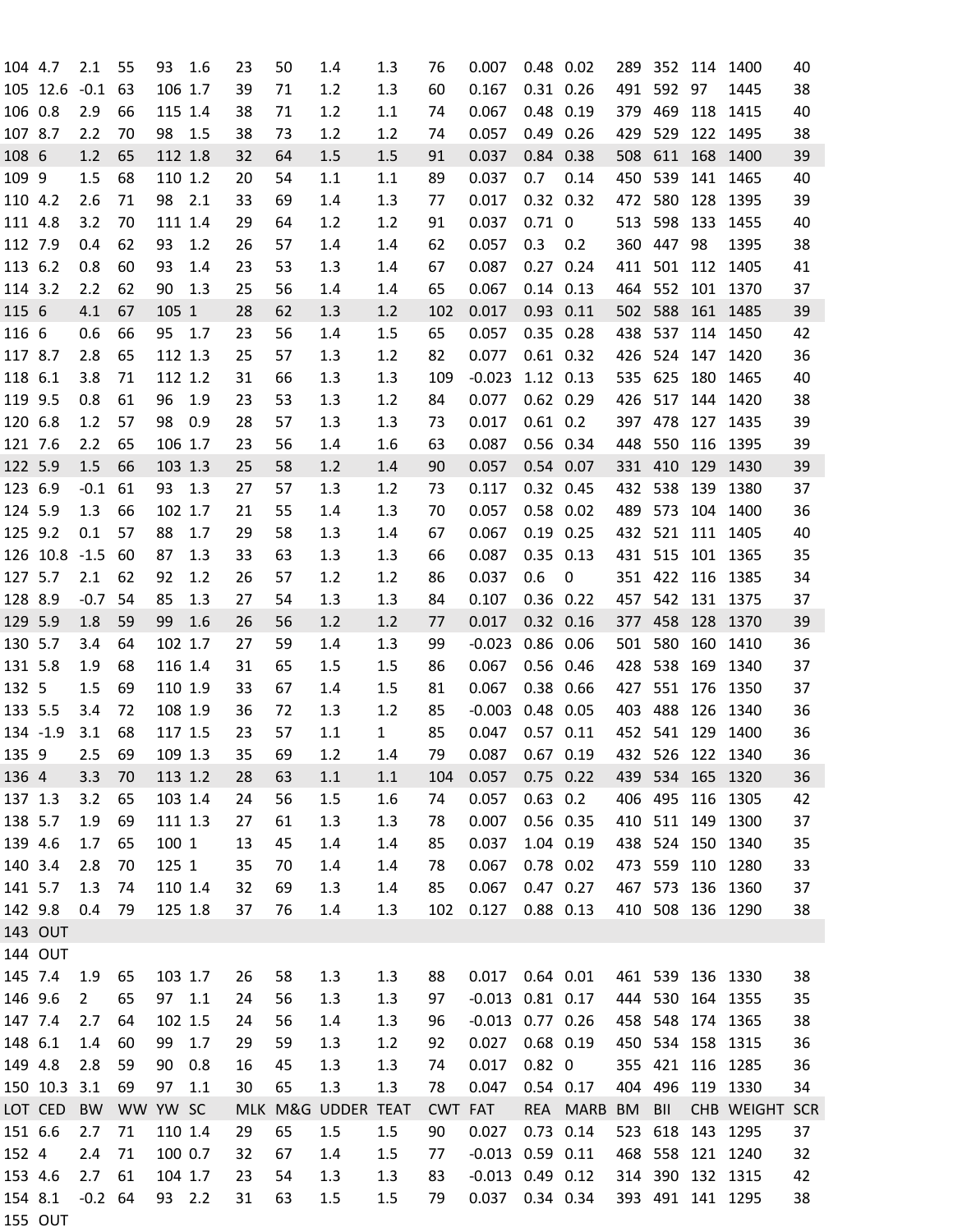|         | <b>156 OUT</b> |                |          |         |          |    |         |            |             |               |                |                            |      |         |             |     |                                                                             |    |
|---------|----------------|----------------|----------|---------|----------|----|---------|------------|-------------|---------------|----------------|----------------------------|------|---------|-------------|-----|-----------------------------------------------------------------------------|----|
| 157 0.1 |                | 4.2            | 59       | 102 1.7 |          | 24 | 54      | 1.5        | 1.5         | 83            | $-0.023$ 0.6   |                            | 0.25 |         |             |     | 455 541 152 1300                                                            | 36 |
| 158 2.4 |                | 3.9            | 77       | 123 1.8 |          | 33 | 72      | 1.2        | 1.1         | 80            | 0.017          | 0.43 0.36                  |      | 399 510 |             | 153 | 1390                                                                        | 36 |
| 159 5   |                | 3.7            | 70       | 116 1.3 |          | 21 | 56      | 1.5        | 1.5         | 85            | 0.007          | $\mathbf{1}$               | 0.21 | 451     | 544         |     | 146 1375                                                                    | 41 |
| 160 8.6 |                | 1.7            | 56       | 90 0.8  |          | 12 | 40      | 1.3        | 1.4         | 83            | 0.027          | $0.75$ 0.1                 |      |         |             |     | 354 424 137 1300                                                            | 38 |
| 161 3.5 |                | 2.7            | 65       | 106 1.4 |          | 27 | 60      | 1.2        | 1.2         | 95            | 0.047          | $0.95$ $0.12$              |      | 427 510 |             |     | 142 1315                                                                    | 36 |
| 162 3.8 |                | 2.3            | 63       | 98 0.9  |          | 11 | 43      | 1.3        | 1.3         | 84            | 0.027          | 0.95 0.09                  |      | 428     | 505         | 138 | 1260                                                                        | 33 |
| 163 7   |                | 1.4            | 63       | 105 1.1 |          | 33 | 65      | 1.4        | 1.4         | 88            | 0.117          | $0.56$ $0.21$              |      |         |             |     | 482 575 131 1250                                                            | 33 |
|         | 164 10.5       | $\mathbf{0}$   | 67       | 88      | 1.6      | 28 | 62      | 1.3        | 1.3         | 64            | 0.087          | $0.16$ $0.38$              |      |         |             |     | 439 547 112 1200                                                            | 35 |
| 165 7.4 |                | 1.7            | 61       | 96      | 1.2      | 21 | 51      | 1.2        | 1.1         | 92            | 0.037          | 0.8                        | 0.06 |         |             |     | 497 576 133 1240                                                            | 36 |
| 166 1.6 |                | 4.8            | 74       | 117 1.5 |          | 33 | 70      | 1.1        | 1.2         | 76            | 0.067          | $0.73$ 0.14                |      | 372 464 |             | 127 | 1225                                                                        | 36 |
| 167 0.2 |                | 5              | 68       | 100 1   |          | 29 | 63      | 1.4        | 1.5         | 94            | $-0.013$       | $0.82$ 0.03                |      |         | 350 426     |     | 136 1265                                                                    | 36 |
| 168 4.2 |                | 2.7            | 73       | 115 1.3 |          | 29 | 66      | 1.5        | 1.5         | 82            | 0.087          | $0.41$ 0.28                |      | 449     | 555         |     | 141 1295                                                                    | 37 |
| 169 8.9 |                | 2.5            | 76       | 127 1.7 |          | 31 | 69      | 1.3        | 1.2         | 85            | 0.007          | 0.78 0.31                  |      | 444 550 |             |     | 155 1305                                                                    | 38 |
| 170 6.2 |                | 2.8            | 67       | 108 1.4 |          | 33 | 67      | 1.4        | 1.4         | 81            | 0.007          | $0.51$ $0.08$              |      | 487     | 574         | 127 | 1265                                                                        | 36 |
|         | 171 10.5       | 2.4            | 67       | 106 1.6 |          | 25 | 58      | 1.4        | 1.4         | 102           | $-0.023$       | 0.92 0.07                  |      |         |             |     | 472 552 168 1250                                                            | 37 |
| 172 2.5 |                | 2.6            | 59       | 105 1.3 |          | 31 | 60      | 1.4        | 1.4         | 84            | 0.117          | 0.84 0.18                  |      | 446 530 |             |     | 124 1225                                                                    | 33 |
| 173 7   |                | 1.9            | 61       | 99 1.2  |          | 27 | 58      | 1.5        | 1.6         | 75            | 0.077          | 0.52 0.03                  |      |         | 382 457     | 99  | 1250                                                                        | 38 |
|         |                |                |          | 102 1.8 |          |    |         |            |             |               |                | $0.66$ $0.25$              |      |         | 462 558 134 |     |                                                                             | 36 |
| 174 7.8 | 175 11.1 1.5   | 1.1            | 65       | 97 1.9  |          | 39 | 71      | 1.1        | 1.1         | 85            | 0.107<br>0.067 |                            |      | 547 658 |             | 183 | 1245                                                                        | 38 |
| 176 2.6 |                |                | 58       | 119 2.2 |          | 31 | 60      | 1.5        | 1.4         | 90            |                | $0.72$ 0.57<br>$0.46$ 0.24 |      | 411 510 |             | 140 | 1220                                                                        |    |
|         |                | 4              | 73       |         |          | 38 | 75      | 1.2        | 1.1         | 77            | $-0.013$       |                            |      |         |             |     | 1200                                                                        | 40 |
| 177 8.9 |                | 0.6            | 58       | 94 1.4  |          | 28 | 57      | 1          | 1.1         | 82            | 0.087          | $0.66$ $0.32$              |      | 399 489 |             |     | 142 1220                                                                    | 34 |
| 178 4.8 |                | 2.4            | 66       | 100 0.7 |          | 33 | 66      | 1.2        | 1.2         | 84            | 0.067          | 0.9                        | 0.04 |         |             |     | 453 533 109 1195                                                            | 33 |
|         | <b>179 OUT</b> |                |          |         |          |    |         |            |             |               |                |                            |      |         |             |     |                                                                             |    |
| 180 8.1 |                | 2.2            | 65       | 97      | 0.7      | 33 | 66      | 1.3        | 1.3         | 73            | 0.087          | $0.28$ $0.31$              |      | 459     | 561         |     | 121 1275                                                                    | 33 |
| 181 4.9 |                | 1.6            | 60       | 105 1.1 |          | 21 | 51      | 1.1        | 1.1         | 69            | $-0.013$       | 0.55 0.07                  |      |         | 380 455 110 |     | 1285                                                                        | 38 |
| 182 7.8 |                | 1.5            | 61       | 92      | 1.8      | 39 | 69      | 1.3        | 1.2         | 70            | 0.067          | $0.27$ 0.54                |      | 468     | 580         |     | 141 1215                                                                    | 38 |
| 183 4.3 |                | 2.7            | 67       | 103 1.4 |          | 34 | 68      | 1.2        | 1.3         | 71            | 0.017          | 0.39 0.17                  |      |         | 488 582     |     | 124 1250                                                                    | 36 |
| 184 4.6 |                | 2.3            | 60       | 95      | 1.5      | 32 | 62      | 1.3        | 1.3         | 82            | 0.067          | $0.69$ $0.38$              |      | 443 539 |             |     | 150 1210                                                                    | 36 |
|         | <b>185 OUT</b> |                |          |         |          |    |         |            |             |               |                |                            |      |         |             |     |                                                                             |    |
| 186 8.2 |                | 1.9            | 71       | 104 1.3 |          | 32 | 67      | 1.3        | 1.2         | 101           | 0.057          | 0.84 0.09                  |      |         |             |     | 375 459 141 1205                                                            | 33 |
|         |                |                |          |         |          |    |         |            |             |               |                |                            |      |         |             |     | LOT CED BW WW YW SC DOC MLK CWT MARB REA FAT \$M \$W \$F \$B \$C WEIGHT SCR |    |
| 200 11  |                | 1.8            | 80       |         | 135 0.81 | 30 | 26      | 41         | 0.84        | $\mathbf{1}$  | 0.04           | 89                         | 88   | 78      | 140         | 271 | 1610                                                                        | 40 |
| 201 15  |                | $-0.7$         | 64       | 104 0.4 |          | 21 | 34      | 44         | 0.88        |               | 0.71 0.039     | 85                         | 88   | 81      | 140         | 267 | 1620                                                                        | 39 |
| 202 15  |                | $-1$           | 73       |         | 124 1.81 | 14 | 25      | 54         | 0.73        |               | 0.81 0.003     | 77                         | 84   | 103     | 160         | 285 | 1620                                                                        | 41 |
| 203 8   |                | 0.8            | 85       |         | 147 1.01 | 27 | 33      | 69         | 0.43        |               | 0.75 0.026     | 97                         | 100  | 117     | 159         |     | 303 1650                                                                    | 42 |
| 204 4   |                | 1.1            | 82       |         | 145 0.05 | 15 | 20      | 55         | 0.77        | 0.72 0.04     |                | 56                         | 79   | 95      | 150         |     | 251 1630                                                                    | 39 |
| 205 6   |                | 1.7            | 85       | 149 1.5 |          | 29 | 17      | 54         | 0.71        | 0.35 0.03     |                | 67                         | 75   | 90      |             |     | 138 246 1620                                                                | 43 |
| 206 15  |                | 0.1            | 72       |         | 134 0.93 | 22 | 35      | 62         | 0.44        |               | 0.87 0.042     | 64                         | 84   | 110     | 153         | 262 | 1650                                                                        | 40 |
| 207 6   |                | $\mathbf{1}$   | 69       |         | 119 1.23 | 22 | 25      | 40         | 0.52        |               | 0.38 0.048     | 54                         | 72   | 86      | 125         | 216 | 1650                                                                        | 42 |
| 208 2   |                | 3.1            | 82       |         | 134 1.31 | 15 | 23      | 56         | 0.49        |               | 0.87 0.022     | 66                         | 79   | 99      | 145         |     | 254 1600                                                                    | 38 |
| 209 4   |                | $\overline{2}$ | 65       |         | 118 1.54 | 24 | 32      | 42         | 0.72        |               | 0.44 0.034     | 92                         | 77   | 84      | 134         | 266 | 1560                                                                        | 44 |
| 210 13  |                | $-1.7$         | 57       |         | 104 1.17 | 5  | 25      | 45         | 0.63        |               | 0.64 0.036     | 78                         | 68   | 97      | 145         | 266 | 1560                                                                        | 42 |
| 211 9   |                | 0.9            | 63       |         | 123 0.99 | 10 | 20      | 52         | 0.51        |               | 0.87 0.022     | 60                         | 58   | 112     | 158         | 265 | 1620                                                                        | 40 |
| 212 1   |                | 3.5            | 63       |         | 108 1.95 | 21 | 24      | 41         | 0.74        |               | 0.57 -0.007 67 |                            | 59   | 86      |             |     | 141 250 1640                                                                | 43 |
| LOT CED |                | <b>BW</b>      | WW YW SC |         |          |    | DOC MLK | <b>CWT</b> | <b>MARB</b> | REA FAT       |                | \$M                        | \$W  | \$F     | \$B         | \$C | <b>WEIGHT SCR</b>                                                           |    |
| 213 5   |                | 2.3            | 80       |         | 149 0.73 | 9  | 26      | 63         | 0.17        |               | 0.51 0.027     | 43                         | 77   | 110     | 137         | 221 | 1680                                                                        | 42 |
| 214 2   |                | 2.5            | 89       |         | 154 1.33 | 25 | 26      | 62         | 0.41        |               | $0.63 - 0.036$ | 56                         | 88   | 95      | 139         | 236 | 1620                                                                        | 42 |
| 215 9   |                | 1.2            | 64       |         | 102 0.63 | 21 | 27      | 46         | 0.37        | 0.39 0.04     |                | 91                         | 76   | 84      | 117         |     | 243 1550                                                                    | 41 |
| 216 5   |                | 3.3            | 83       | 148 1   |          | 22 | 33      | 72         | 0.59        |               | 0.51 0.026     | 74                         | 89   | 123     | 168         |     | 292 1550                                                                    | 41 |
| 217 7   |                | 1.5            | 63       |         | 106 0.41 | 24 | 30      | 36         | 0.53        | $0.59$ $0.02$ |                | 82                         | 77   | 74      | 119         | 236 | 1600                                                                        | 39 |
| 218 6   |                | 1.8            | 79       | 131 1.4 |          | 34 | 29      | 68         | 0.26        |               | 0.58 0.051     | 71                         | 87   | 115     |             |     | 145 259 1650                                                                | 43 |
| 219 6   |                | 2.4            | 86       |         | 155 1.36 | 21 | 39      | 62         | 0.25        |               | 0.54 0.002     | 80                         | 100  |         |             |     | 101 134 254 1520                                                            | 40 |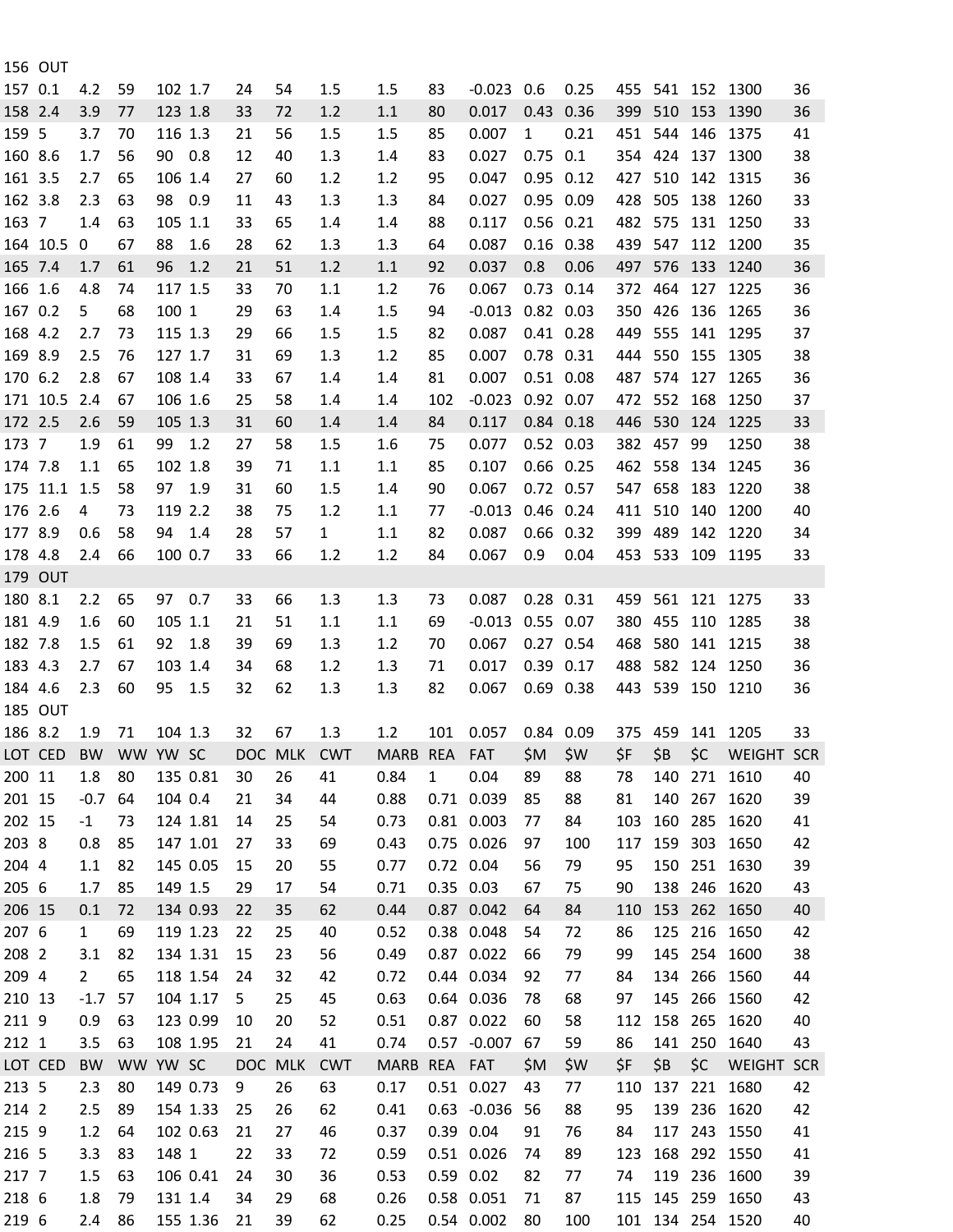| 220 11    |                | $-1.2$ 64      |          |         | 105 0.97  | 27   | 31      | 39         | 0.83         |     | 0.77 0.026     | 87  | 82  | 74  |     |     | 133 260 1560  | 40         |
|-----------|----------------|----------------|----------|---------|-----------|------|---------|------------|--------------|-----|----------------|-----|-----|-----|-----|-----|---------------|------------|
| 221 15    |                | $-2$           | 58       |         | 100 0.27  | 14   | 28      | 40         | 0.68         | 0.6 | 0.084          | 87  | 75  | 85  |     |     | 131 257 1530  | 39         |
| 222 0     |                | $\overline{2}$ | 75       |         | 134 1.21  | 15   | 26      | 60         | 0.47         | 0.3 | 0.066          | 62  | 75  | 106 |     |     | 140 244 1470  | 41         |
|           | <b>223 OUT</b> |                |          |         |           |      |         |            |              |     |                |     |     |     |     |     |               |            |
| $224 - 1$ |                | 3.2            | 80       |         | 123 1.66  | 14   | 24      | 50         | 0.58         |     | 0.54 0.031     | 73  | 82  | 91  |     |     | 136 249 1610  | 43         |
| 225 7     |                | 0.5            | 73       |         | 139 1.37  | 18   | 38      | 54         | 0.38         |     | 0.49 0.019     | 82  | 89  | 104 |     |     | 140 264 1470  | 40         |
| 226 7     |                | 0.5            | 72       |         | 119 0.96  | 25   | 29      | 46         | 0.47         |     | $0.63 - 0.022$ | 77  | 84  | 76  |     |     | 121 234 1560  | 38         |
| 227 16    |                | $-2.7$         | 72       |         | 124 1.31  | 19   | 25      | 42         | 0.83         |     | 0.75 0.033     | 63  | 82  | 85  |     |     | 143 248 1540  | 42         |
| 228 10    |                | 0.2            | 66       |         | 116 0.86  | 16   | 30      | 44         | 0.65         |     | 0.81 0.008     | 75  | 77  | 83  |     |     | 136 251 1550  | 40         |
|           | <b>229 OUT</b> |                |          |         |           |      |         |            |              |     |                |     |     |     |     |     |               |            |
| 230 14    |                | $-0.6$ 65      |          |         | 115 0.66  | 10   | 34      | 51         | 0.49         |     | 0.56 0.027     | 70  | 81  | 94  |     |     | 135 245 1400  | 39         |
| 231 9     |                | 0.7            | 80       |         | 138 0.94  | 19   | 31      | 64         | 0.55         |     | 0.65 0.051     | 84  | 93  | 107 |     |     | 150 279 1550  | 37         |
| 232 10    |                | 0.6            | 78       |         | 130 0.85  | 14   | 21      | 55         | 0.87         |     | 0.55 0.055     | 81  | 81  | 96  |     |     | 152 278 1560  | 39         |
| 233 15    |                | $-0.8$         | 66       |         | 110 1.04  | 20   | 33      | 44         | 0.62         |     | 1.11 0.047     | 106 | 88  | 82  | 135 |     | 281 1420      | 42         |
| 234 1     |                | 1.9            | 98       |         | 174 0.34  | 20   | 29      | 93         | 0.56         |     | 0.67 0.051     | 58  | 100 | 149 | 193 |     | 308 1520      | 39         |
| 235 6     |                | 1.6            | 72       |         | 124 0.08  | 15   | 28      | 55         | 0.81         |     | 0.75 0.036     | 76  | 80  | 94  |     |     | 151 272 1560  | 40         |
| 236 4     |                | 2.6            | 73       |         | 121 2.04  | 25   | 27      | 47         | 0.85         |     | 0.35 0.055     | 93  | 79  | 82  |     |     | 135 268 1560  | 46         |
| 237 7     |                | 1.5            | 60       |         | 109 1.26  | 21   | 33      | 54         | 0.62         |     | $1.01 - 0.002$ | 58  | 85  | 91  |     |     | 146 247 1510  | 40         |
| 238 8     |                | 0.3            | 75       | 129 0.8 |           | 18   | 30      | 52         | 0.35         |     | 0.47 0.004     | 67  | 86  | 91  | 127 |     | 232 1550      | 41         |
| 239 4     |                | 0.6            | 72       |         | 116 -0.08 | 13   | 24      | 44         | 0.46         |     | $0.15$ 0.05    | 75  | 82  | 83  |     |     | 117 227 1550  | 39         |
| 240 4     |                | 1.9            | 69       |         | 119 1.47  | 30   | 24      | 46         | 0.53         |     | 0.82 0.041     | 91  | 72  | 91  |     |     | 136 267 1490  | 42         |
| 241 2     |                | 3.8            | 70       |         | 115 0.95  | 26   | 25      | 50         | 0.92         |     | 0.62 0.019     | 78  | 72  | 87  | 149 |     | 271 1520      | 40         |
| 242 2     |                | 2.1            | 86       |         | 141 1.36  | 13   | 21      | 59         | 0.54         |     | 0.26 0.053     | 59  | 85  | 86  |     |     | 123 219 1490  | 40         |
|           | 243 OUT        |                |          |         |           |      |         |            |              |     |                |     |     |     |     |     |               |            |
| 244 4     |                | 3.4            | 73       |         | 121 0.71  | 24   | 25      | 42         | 0.67         |     | 0.59 0.006     | 90  | 76  | 74  |     |     | 125 252 1510  | 43         |
| 245 9     |                | 0.9            | 66       |         | 122 0.99  | 20   | 33      | 56         | 0.74         |     | 0.74 0.017     | 87  | 82  | 106 |     |     | 162 297 1510  | 40         |
| 246 6     |                | 4.1            | 87       | 148 1.6 |           | 12   | 32      | 71         | 0.84         |     | 0.79 0.005     | 86  | 93  | 117 |     |     | 179 318 1540  | 42         |
|           | <b>247 OUT</b> |                |          |         |           |      |         |            |              |     |                |     |     |     |     |     |               |            |
| 248 11    |                | 0.2            | 57       |         | 103 1.03  | 15   | 29      | 41         | 0.64         |     | 0.44 0.036     | 80  | 71  | 85  |     |     | 131 250 1450  | 40         |
| 249 8     |                | 0.7            | 67       |         | 109 1.34  | 22   | 19      | 41         | 0.35         |     | 0.71 0.002     | 81  | 67  | 81  | 120 |     | 237 1560      | 40         |
| 250 9     |                | 1.3            | 67       | 116 0.5 |           | 18   | 25      | 51         | 1.15         |     | 0.91 0.019     | 89  | 72  | 101 |     |     | 177 319 1420  | 38         |
| 251 13    |                | 0              | 53       | 102 1.4 |           | 26   | 29      | 42         | 0.52         |     | $0.63$ $0.011$ | 48  | 58  | 91  |     |     | 136 224 1430  | 39         |
| 252 1     |                | 2.8            | 81       |         | 150 0.53  | 20   | 22      | 74         | 0.5          |     | $1.03 - 0.016$ | 68  | 73  | 135 |     |     | 187 311 1420  | 38         |
| 253 6     |                | 0.8            | 83       |         | 151 1.45  | 11   | 27      | 64         | 0.43         |     | 0.74 0.002     | 79  | 86  | 113 |     |     | 156 281 1500  | 38         |
| 254 14    |                | $-1.8$ 57      |          |         | 106 0.19  | 15   | 26      | 41         | 0.3          |     | 0.33 0.072     | 75  | 66  | 92  |     |     | 119 229 1460  | 37         |
|           | 255 OUT        |                |          |         |           |      |         |            |              |     |                |     |     |     |     |     |               |            |
| 256 7     |                | 0.2            | 63       |         | 111 1.47  | 17   | 34      | 40         | 0.54         |     | 0.13 0.032     | 79  | 80  | 86  |     |     | 124 240 1470  | 45         |
| 257 8     |                | 2.4            | 77       |         | 133 0.57  | 21   | 13      | 58         | 0.69         | 0.7 | $-0.01$        | 61  | 62  | 103 |     |     | 158 266 1550  | 37         |
| 258 10    |                | 1.3            | 63       |         | 101 0.97  | $-1$ | 31      | 47         | 0.6          |     | 0.45 0.036     | 56  | 77  | 89  |     |     | 133 229 1480  | 40         |
| 259 11    |                | $-0.7$         | 58       |         | 104 0.65  | 25   | 32      | 33         | 0.53         |     | 0.53 0.023     | 74  | 73  | 76  |     |     | 120 230 1520  | 38         |
|           | <b>260 OUT</b> |                |          |         |           |      |         |            |              |     |                |     |     |     |     |     |               |            |
|           | 261 OUT        |                |          |         |           |      |         |            |              |     |                |     |     |     |     |     |               |            |
| 262 11    |                | 1.2            | 69       |         | 124 1.54  | 23   | 26      | 60         | 0.73         |     | 0.49 0.067     | 92  | 80  | 114 |     |     | 162 302 1480  | 43         |
|           | LOT CED        | <b>BW</b>      | WW YW SC |         |           |      | DOC MLK | <b>CWT</b> | MARB REA FAT |     |                | \$M | \$W | \$F | \$B | \$C | <b>WEIGHT</b> | <b>SCR</b> |
| 263 15    |                | 0.1            | 73       |         | 133 1.27  | 19   | 38      | 65         | 0.2          |     | 0.99 0.026     | 73  | 90  | 111 |     |     | 146 262 1510  | 39         |
| 264 13    |                | $-1.4$         | 63       | 113 1.5 |           | 25   | 26      | 40         | 0.28         |     | 0.69 0.065     | 81  | 71  | 82  |     |     | 114 229 1500  | 41         |
| 265 12    |                | 0.3            | 68       |         | 129 0.93  | 20   | 30      | 56         | 0.32         | 0.8 | 0.024          | 61  | 75  | 107 |     |     | 145 249 1460  | 38         |
| 266 10    |                | 1.5            | 71       |         | 109 1.43  | 21   | 20      | 32         | 0.45         |     | 0.76 0.013     | 62  | 72  | 66  |     |     | 109 203 1470  | 40         |
| 267 7     |                | 0.8            |          | 116 1.4 |           | 9    | 31      | 35         | 0.47         | 0.8 | 0.035          | 77  | 73  | 80  |     |     | 123 237 1400  | 40         |
| 268 3     |                |                | 61       |         | 123 2.27  |      |         |            |              |     | 0.57 0.041     |     |     |     |     |     | 123 233 1450  |            |
|           |                | 3.3            | 76       |         |           | 17   | 18      | 47         | 0.37         |     |                | 73  | 68  | 87  |     |     |               | 44         |
| 269 17    |                | $-3.2$         | 57       |         | 105 0.76  | 23   | 32      | 43         | 0.56         |     | 0.48 0.076     | 63  | 74  | 87  |     |     | 127 228 1390  | 38         |
| 270 3     |                | 2.8            | 79       | 132 1.5 |           | 9    | 31      | 59         | 0.49         |     | 0.51 0.016     | 38  | 82  | 100 |     |     | 142 222 1440  | 43         |
| 271 12    |                | $-1.2$ 63      |          |         | 111 0.92  | 10   | 22      | 51         | 0.4          |     | 0.58 0.036     | 68  | 67  | 99  |     |     | 136 244 1390  | 39         |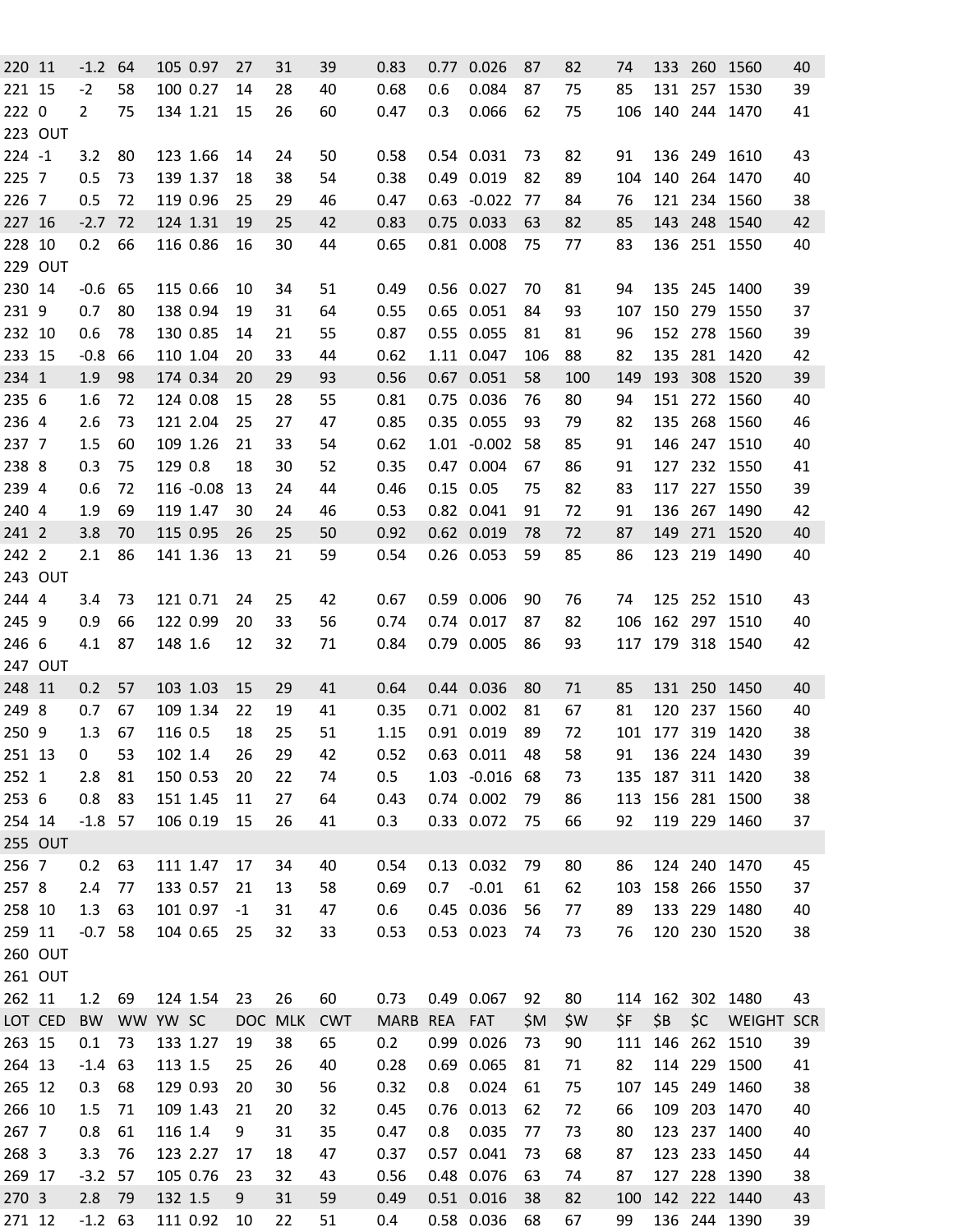| 272 4     |                | $\overline{2}$ | 68       |         | 116 1.28 | 6           | 39      | 46         | 0.79         | 0.4         | 0.031          | 60   | 87  | 91  |     |     | 143 245 1430     | 40 |
|-----------|----------------|----------------|----------|---------|----------|-------------|---------|------------|--------------|-------------|----------------|------|-----|-----|-----|-----|------------------|----|
| 273 14    |                | $-2$           | 54       |         | 97 0.42  | 12          | 26      | 54         | 0.76         |             | $0.67$ 0.023   | 62   | 59  | 98  | 153 |     | 260 1480         | 37 |
| 274 12    |                | $-0.3$         | 57       |         | 103 2.05 | 22          | 30      | 37         | 0.5          |             | 0.61 0.004     | 72   | 70  | 86  |     |     | 131 242 1390     | 44 |
| 275 13    |                | $-2.1$         | 51       |         | 95 0.46  | 15          | 28      | 34         | 0.67         |             | 0.73 0.027     | 70   | 62  | 78  | 130 |     | 239 1450         | 39 |
| 276 11    |                | $-0.5$         | 73       |         | 122 1.66 | 18          | 28      | 57         | 0.74         |             | 0.88 0.047     | 74   | 86  | 98  | 153 |     | 272 1370         | 40 |
| 277 14    |                | $-0.1$         | 67       |         | 115 1.41 | 24          | 36      | 49         | 0.59         | 0.7         | 0.028          | 68   | 84  | 90  | 137 |     | 246 1350         | 39 |
| 278 5     |                | 2.1            | 62       |         | 112 1.13 | 24          | 27      | 48         | 0.57         |             | 0.46 0.033     | 71   | 63  | 99  |     |     | 142 255 1440     | 39 |
| 279 15    |                | $-2.6$         | 57       |         | 94 1.56  | 12          | 26      | 38         | 0.41         | 0.81 0.06   |                | 73   | 71  | 81  | 119 |     | 227 1380         | 41 |
| 280 9     |                | 1.4            | 60       | 109 0.7 |          | 24          | 28      | 43         | 0.68         |             | 0.66 0.025     | 78   | 65  | 91  | 143 |     | 263 1400         | 35 |
| 281 9     |                | 0.9            | 62       |         | 109 0.95 | 26          | 25      | 50         | 0.92         |             | 0.62 0.019     | 78   | 72  | 87  | 149 |     | 271 1390         | 39 |
| 282 4     |                | 2.4            |          |         | 107 N/A  | N/A         | 25      |            | N/A          | $N/A$ $N/A$ |                | N/A  |     | N/A |     |     | N/A N/A 1420     |    |
|           |                |                | 59       |         |          |             |         | N/A        |              |             |                |      | 54  |     |     |     |                  | 41 |
| 283 10    |                | $-0.7$         | 62       |         | 109 0.83 | 20          | 32      | 42         | 0.83         |             | 0.66 0.019     | 74   | 75  | 85  | 143 |     | 259 1390         | 38 |
| 284 7     |                | 1.3            | 65       |         | 109 0.74 | 18          | 25      | 42         | 0.57         |             | $0.64 - 0.009$ | 63   | 68  | 90  | 139 |     | 243 1440         | 42 |
| 285 6     |                | 2.9            | 68       |         | 116 1.95 | 23          | 36      | 49         | 0.27         | 0.32 0.03   |                | 72   | 79  | 86  | 115 |     | 221 1420         | 46 |
| $286 - 1$ |                | 3.6            | 78       |         | 129 0.39 | 17          | 25      | 51         | 0.54         |             | 0.39 0.018     | 64   | 75  | 85  |     |     | 127 229 1430     | 39 |
|           | <b>287 OUT</b> |                |          |         |          |             |         |            |              |             |                |      |     |     |     |     |                  |    |
| 288 2     |                | 3.3            | 59       |         | 102 0.42 | 12          | 26      | 54         | 0.76         |             | 0.67 0.023     | 62   | 59  | 98  |     |     | 153 260 1390     | 39 |
| 289 290   |                | 291            | OUT      |         |          |             |         |            |              |             |                |      |     |     |     |     |                  |    |
| 292 7     |                | $\mathbf{1}$   | 66       |         | 113 0.79 | 16          | 27      | 44         | 0.57         | 0.7         | $-0.012$ 58    |      | 69  | 88  |     |     | 138 237 1370     | 38 |
|           | 293 OUT        |                |          |         |          |             |         |            |              |             |                |      |     |     |     |     |                  |    |
| 294 11    |                | 2.1            | 63       |         | 116 2.16 | 17          | 30      | 49         | 0.67         |             | $0.77 - 0.029$ | 71   | 68  | 97  | 153 | 269 | 1460             | 39 |
| 295 11    |                | $\mathbf{1}$   | 62       |         | 104 0.79 | 22          | 27      | 44         | 0.54         |             | 0.55 0.023     | 96   | 73  | 83  | 127 |     | 261 1370         | 38 |
| 296 10    |                | 0.8            | 64       | 115 1.5 |          | 11          | 21      | 69         | 0.84         |             | 0.72 0.026     | 61   | 58  | 116 | 175 |     | 288 1390         | 40 |
| 297 12    |                | 0.6            | 58       |         | 113 0.87 | 22          | 32      | 41         | $-0.07$      |             | $0.71 - 0.003$ | 70   | 68  | 88  | 109 |     | 211 1350         | 39 |
| 298 4     |                | 2.8            | 63       |         | 110 0.84 | $7^{\circ}$ | 34      | 53         | 0.24         |             | 0.54 0.022     | 54   | 70  | 99  | 130 |     | 223 1420         | 39 |
| 299 11    |                | 0.6            | 50       | 85      | 0.72     | 24          | 23      | 32         | 0.94         |             | 0.43 0.039     | 83   | 57  | 75  | 134 |     | 257 1420         | 42 |
| 300 14    |                | $-2.2$         | 52       | 96      | 0.47     | 30          | 23      | 34         | 0.9          | 0.8         | 0.041          | 72   | 58  | 84  | 145 |     | 260 1400         | 40 |
| 301 5     |                | 1.9            | 59       |         | 108 1.46 | 20          | 23      | 41         | 0.24         |             | $0.92 -0.012$  | - 73 | 59  | 87  | 125 |     | 235 1380         | 39 |
| 302 8     |                | 1.1            | 63       |         | 105 1.03 | 20          | 29      | 50         | 0.37         |             | 0.94 0.026     | 91   | 77  | 85  | 126 |     | 254 1370         | 37 |
| 303 11    |                | 1.3            | 60       |         | 115 0.91 | 15          | 26      | 55         | 0.36         | 0.79        | 0.019          | 66   | 64  | 106 | 146 |     | 255 1410         | 37 |
| 304 13    |                | 1.2            | 62       |         | 113 1.26 | 24          | 31      | 58         | 0.62         | 0.9         | 0.007          | 83   | 73  | 106 |     |     | 159 289 1390     | 41 |
| 305 6     |                | 1.7 58         |          |         | 93 1.44  | 11          | 29      | 34         | 0.73         |             | 0.15 0.007 81  |      | 71  | 76  |     |     | 124 242 1310     | 39 |
| 306 8     |                | $-0.1$ 70      |          |         | 122 2.27 | 25          | 24      | 64         | 0.75         |             | 0.72 0.012     | 63   | 70  | 110 |     |     | 166 278 1320     | 42 |
| 307 7     |                | $\mathbf{2}$   | 45       |         | 77 1.06  | 20          | 35      | 21         | 0.49         |             | 0.62 0.033     | 90   | 64  | 63  |     |     | 105 226 1360     | 39 |
| 308 9     |                | $-0.3$         | 62       |         | 109 1.56 |             |         |            | 0.53         |             | 0.54 0.028     |      |     |     |     |     | 120 235 1300     |    |
|           |                |                |          |         | 101 0.22 | 26          | 22      | 36         |              |             |                | 79   | 67  | 77  |     |     |                  | 38 |
| 309 9     |                | 0.5            | 57       |         |          | 32          | 28      | 27         | 0.85         |             | 0.58 0.008     | 85   | 68  | 70  | 129 |     | 252 1340         | 38 |
| 310 10    |                | 0.2            | 78       |         | 134 0.87 | 25          | 22      | 54         | 0.35         |             | 0.52 0.017     | 69   | 76  | 96  |     |     | 132 240 1380     | 41 |
| 311 6     |                | $\mathbf{1}$   | 78       |         | 139 1.29 | 23          | 28      | 69         | 0.53         |             | 1.06 0.019     | 101  | 87  | 118 |     |     | 168 319 1350     | 39 |
|           | 312 OUT        |                |          |         |          |             |         |            |              |             |                |      |     |     |     |     |                  |    |
| 313 9     |                | $\mathbf{1}$   | 59       |         | 103 1.02 | 15          | 24      | 43         | 0.5          |             | 0.55 0.045     | 75   | 65  | 88  |     |     | 129 242 1320     | 37 |
| 314 6     |                | 1.5            | 72       |         | 125 1.09 | 18          | 23      | 48         | 0.73         |             | 0.55 0.002     | 75   | 75  | 97  | 151 |     | 271 1300         | 38 |
|           | LOT CED        | <b>BW</b>      | WW YW SC |         |          |             | DOC MLK | <b>CWT</b> | MARB REA FAT |             |                | \$M  | \$W | \$F | \$B | \$C | WEIGHT SCR       |    |
| 315 12    |                | 0.1            | 74       |         | 121 0.23 | 22          | 22      | 44         | 0.61         |             | $0.71 - 0.006$ | 102  | 82  | 75  | 127 |     | 267 1340         | 38 |
| 316 12    |                | $-1.4$ 65      |          |         | 114 0.65 | 10          | 35      | 42         | 0.61         |             | 0.59 0.009     | 75   | 86  | 83  |     |     | 132 246 1310     | 39 |
|           | 317 OUT        |                |          |         |          |             |         |            |              |             |                |      |     |     |     |     |                  |    |
| 318 10    |                | 0.1            | 68       |         | 131 0.82 | 25          | 35      | 61         | 0.47         |             | 0.79 0.022     | 76   | 81  |     |     |     | 119 163 287 1330 | 38 |
| 319 9     |                | 1.2            | 68       |         | 127 1.43 | 17          | 22      | 34         | 0.52         |             | 0.49 0.033     | 56   | 60  | 85  |     |     | 126 219 1330     | 39 |
| 320 10    |                | 1.9            | 60       |         | 108 1.34 | 20          | 28      | 56         | 0.29         |             | 1.01 -0.002 71 |      | 66  | 99  |     |     | 140 253 1300     | 39 |
| 321 2     |                | 2.4            | 55       |         | 98 0.98  | 20          | 26      | 40         | 0.51         |             | 0.52 0.014     | 61   | 56  | 92  |     |     | 135 236 1310     | 38 |
|           | 322 OUT        |                |          |         |          |             |         |            |              |             |                |      |     |     |     |     |                  |    |
| 323 11    |                | $-0.6$ 48      |          |         | 90 1.33  | 20          | 30      | 33         | 0.47         |             | 0.57 0.023     | 66   | 56  | 78  |     |     | 120 222 1300     | 36 |
|           | 324 325        | 326 OUT        |          |         |          |             |         |            |              |             |                |      |     |     |     |     |                  |    |
| 327 5     |                | 2.5 71         |          |         | 136 0.45 | 20          | 27      | 56         | 0.85         |             | 0.72 0.018 69  |      | 72  |     |     |     | 100 160 277 1390 | 38 |
|           |                |                |          |         |          |             |         |            |              |             |                |      |     |     |     |     |                  |    |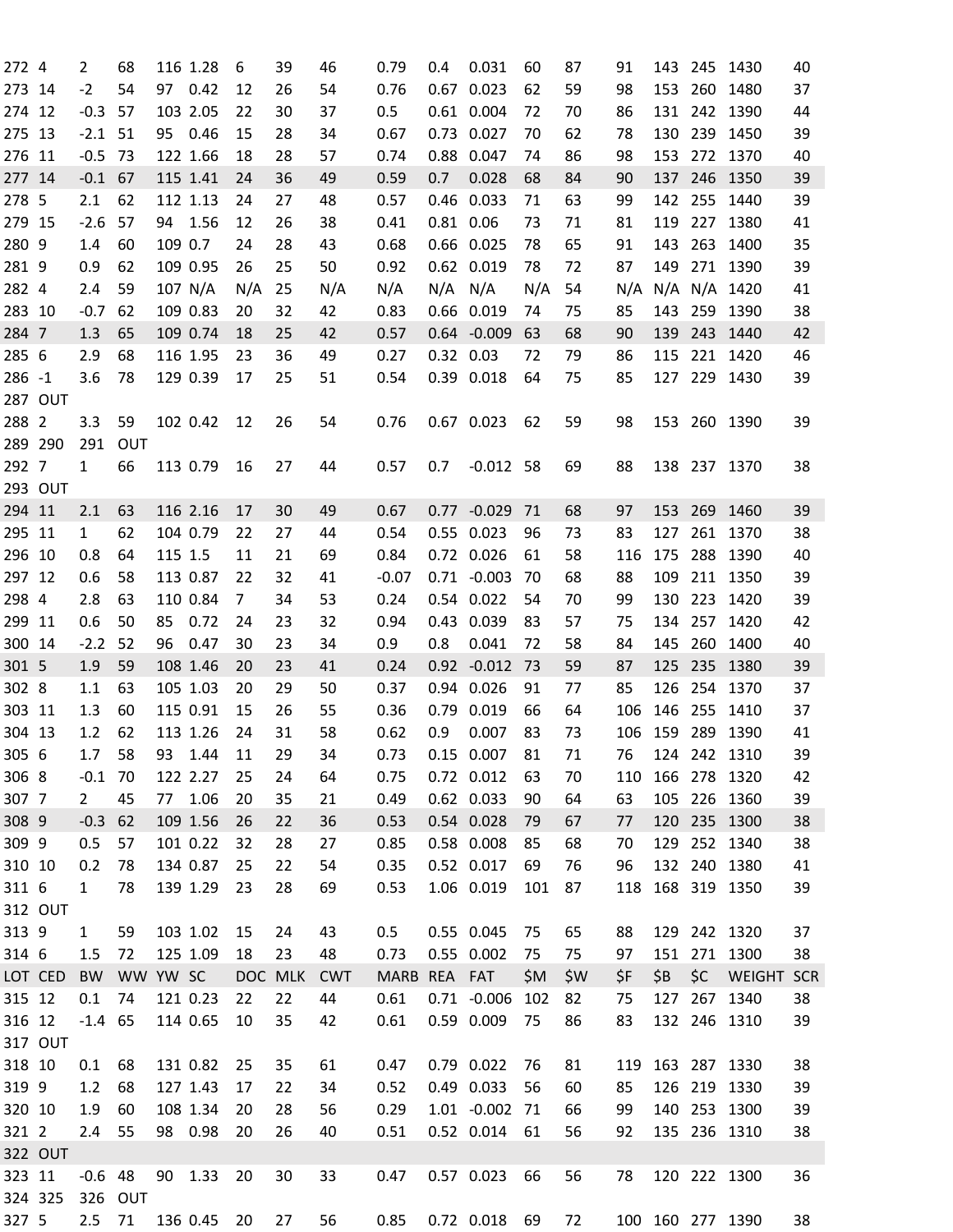| 328 9     |         | 0.7            | 76       |         | 136 1.77 | 16         | 20         | 49         | 0.68        | 0.9           | 0.031          | 64   | 72  | 89  | 143 |         | 249 1335          | 40 |
|-----------|---------|----------------|----------|---------|----------|------------|------------|------------|-------------|---------------|----------------|------|-----|-----|-----|---------|-------------------|----|
| 329 10    |         | 0.1            | 64       |         | 117 1.08 | 17         | 39         | 36         | 0.87        | 0.16          | 0.079          | 81   | 89  | 70  | 119 | 235     | 1325              | 38 |
| 330 6     |         | 1.8            | 68       |         | 121 1.31 | 31         | 30         | 41         | 0.71        | 0.7           | 0.039          | 81   | 70  | 76  | 128 | 247     | 1320              | 38 |
| 331 8     |         | 0.8            | 73       |         | 136 1.56 | 21         | 35         | 57         | 0.45        |               | 0.87 0.008     | 86   | 91  | 98  | 144 | 273     | 1320              | 38 |
| 332 5     |         | 1.8            | 75       |         | 143 1.38 | 20         | 30         | 56         | 0.57        |               | $0.65 - 0.001$ | 67   | 78  | 107 | 156 | 269     | 1350              | 38 |
| 333 13    |         | $-1.6$         | 66       |         | 113 1.74 | 23         | 31         | 26         | 0.98        |               | 0.68 0.042     | 78   | 84  | 54  | 118 | 231     | 1365              | 38 |
| 334 9     |         | $-0.8$         | 67       |         | 126 1.07 | 31         | 34         | 39         | 0.93        |               | 0.36 0.044     | 79   | 85  | 79  | 136 | 255     | 1280              | 39 |
| 335 4     |         | 2.3            | 58       | 98      | 1.4      | 15         | 28         | 35         | 0.61        |               | $0.51 - 0.03$  | 58   | 64  | 75  | 125 | 220     | 1390              | 42 |
| 336 7     |         | 0              | 74       | 126 1.4 |          | 32         | 30         | 45         | 1.02        |               | 0.38 0.067     | 88   | 89  | 78  | 137 | 266     | 1330              | 40 |
| 337 10    |         | $\mathbf{1}$   | 64       |         | 108 1.04 | 25         | 28         | 47         | 1.15        |               | 0.74 0.023     | 88   | 75  | 82  | 155 | 289     | 1305              | 34 |
| 338 4     |         | 1.7            | 61       |         | 111 0.45 | 17         | 30         | 46         | 1.15        | 0.7           | 0.052          | 80   | 70  | 94  | 164 | 293     | 1245              | 36 |
| 339 10    |         | 0.7            | 69       |         | 115 2.01 | 18         | 24         | 52         | 0.55        | 0.59          | 0.037          | 70   | 69  | 89  | 133 | 243     | 1315              | 45 |
| 340 6     |         | 1.4            | 63       |         | 109 0.62 | 20         | 25         | 41         | 0.81        |               | 0.45 0.015     | 60   | 68  | 81  | 136 |         | 236 1310          | 37 |
| 341 11    |         | 0.3            | 67       |         | 127 1.03 | 23         | 23         | 50         | 0.51        | 0.6           | 0.02           | 62   | 66  | 103 | 146 | 251     | 1320              | 37 |
| 342 12    |         | $-0.8$         | 69       |         | 123 1.41 | 18         | 29         | 49         | 0.81        |               | 0.74 0.022     | 75   | 74  | 91  | 149 | 268     | 1270              | 37 |
| 343 14    |         | $-0.4$         | 65       | 109 0.9 |          | 10         | 25         | 43         | 0.98        |               | 0.42 0.058     | 47   | 70  | 82  | 141 | 230     | 1395              | 39 |
| 344 6     |         | 0.5            | 59       |         | 105 1.61 | 30         | 34         | 35         | 0.4         |               | 0.55 0.046     | 74   | 74  | 69  | 105 | 210     | 1245              | 40 |
| $345 - 2$ |         |                | 62       | 106 2.2 |          |            | 33         | 51         |             |               | 0.65 0.005     |      |     |     |     |         |                   | 39 |
|           |         | 3.1            |          |         |          | 22         |            |            | 1.01        |               |                | 70   | 70  | 93  | 160 | 278     | 1330              |    |
| 346 12    |         | $-0.5$         | 69       |         | 120 0.81 | 15         | 30         | 42         | 0.83        | 0.57          | 0.024          | 83   | 80  | 86  | 143 | 268     | 1255              | 37 |
| 347 7     |         | 2.6            | 67       |         | 120 0.58 | 19         | 33         | 38         | 0.68        | 0.97          | $-0.046$       | 84   | 77  | 74  | 135 | 259     | 1310              | 35 |
| 348 9     |         | 0.7            | 67       |         | 125 1.37 | 14         | 38         | 53         | 0.46        | 0.8           | 0.026          | 86   | 86  | 95  | 138 |         | 265 1340          | 37 |
| 349 17    |         | $-2.8$         | 50       | 76      | 1.67     | 26         | 28         | 29         | 0.73        | 0.7           | 0.062          | 93   | 72  | 67  | 119 | 247     | 1265              | 42 |
| 350 12    |         | $-0.5$         | 66       |         | 121 1.98 | 23         | 38         | 48         | 0.15        | 0.59          | 0.06           | 65   | 85  | 94  | 119 | 219     | 1270              | 39 |
| 351 5     |         | 1.9            | 68       |         | 118 0.88 | 30         | 26         | 48         | 1           | 0.9           | 0.059          | 77   | 73  | 95  | 160 | 285     | 1265              | 36 |
| 352 8     |         | 1.1            | 82       |         | 129 2.03 | 28         | 15         | 51         | 0.39        | 0.93          | 0.043          | 88   | 81  | 92  | 133 | 261     | 1255              | 38 |
| 353 11    |         | $-0.1$         | 58       | 99      | 0.79     | 24         | 28         | 30         | 0.1         | 0.8           | 0.051          | 81   | 70  | 68  | 94  | 203     | 1230              | 34 |
| 354 6     |         | $\overline{2}$ | 70       |         | 114 0.96 | 25         | 27         | 52         | 0.31        |               | 0.65 0.029     | 95   | 80  | 91  | 126 | 258     | 1240              | 37 |
| 355 13    |         | $-1.9$         | 48       | 84      | 0.92     | 22         | 23         | 23         | 0.82        | 0.38          | 0.044          | 69   | 55  | 64  | 116 | 219     | 1255              | 38 |
| 356 3     |         | 1.2            | 73       |         | 126 1.72 | 27         | 20         | 43         | 0.32        |               | 0.57 0.018     | 79   | 69  | 80  | 115 | 228     | 1225              | 39 |
| $357 - 1$ |         | 3.1            | 93       | 153 1.1 |          | 25         | 21         | 53         | 0.71        | 0.49          | 0.071          | 73   | 85  | 83  | 130 | 242     | 1270              | 38 |
| 358 6     |         | 0.5            | 70       |         | 128 0.63 | 18         | 23         | 53         | 0.98        |               | 0.69 -0.024 45 |      | 66  | 105 | 174 |         | 271 1235          | 35 |
| $359 - 2$ |         | 3.2            | 70       |         | 132 0.53 | 22         | 22         | 62         | 0.54        |               | 1.08 -0.019    | 59   | 60  | 107 | 161 |         | 268 1225          | 33 |
| 360 7     |         | 1.4            | 71       |         | 121 1.23 | 15         | 29         | 50         | 1.49        |               | 0.57 0.024     | 74   | 80  | 90  | 176 |         | 302 1230          | 37 |
| 361 12    |         | 0.2            | 63       |         | 116 2.16 | 17         | 30         | 49         | 0.67        |               | $0.77 - 0.029$ | - 71 | 68  | 97  | 153 |         | 269 1225          | 36 |
| 362 15    |         | $-2.6$         | 56       |         | 98 0.79  | 20         | 28         | 21         | 0.66        |               | 0.45 0.031     | 72   | 70  | 59  | 106 |         | 209 1240          | 37 |
| 363 12    |         | 0.3            | 74       |         | 118 1.51 | 20         | 20         | 45         | 0.41        |               | 0.89 -0.021 82 |      | 75  | 83  | 129 |         | 249 1265          | 36 |
| 364 10    |         | 0.4            | 70       |         | 123 1.14 | 20         | 20         | 47         | 1.05        | 0.7           | 0.026          | 83   | 68  | 92  | 160 |         | 291 1200          | 34 |
| 365 10    |         | 0.2            | 72       |         | 123 2.88 | 20         | 28         | 44         | 0.72        |               | 0.55 0.031     | 77   | 82  | 76  | 128 |         | 243 1250          | 38 |
| 366 10    |         | $\mathbf{1}$   | 74       |         | 128 0.97 | 23         | 29         | 52         | 0.87        |               | 0.88 0.024     | 76   | 84  | 93  | 155 |         | 277 1235          | 35 |
|           | LOT CED | BW             | WW YW SC |         |          | <b>DOC</b> | <b>MLK</b> | <b>CWT</b> | <b>MARB</b> | REA FAT       |                | \$M  | \$W | \$F | \$B | \$C     | <b>WEIGHT SCR</b> |    |
| 367 10    |         | 0.5            | 60       |         | 107 1.24 | 16         | 27         | 51         | 0.63        |               | 0.57 0.039     | 75   | 68  | 98  | 145 | 263     | 1300              | 41 |
| 368 2     |         | 3.3            | 76       |         | 133 0.53 | 17         | 22         | 61         | 0.61        |               | 0.82 0.004     | 75   | 68  | 109 |     |         | 161 284 1255      | 35 |
| 369 8     |         | $-0.6$         | 62       |         | 124 1.16 | 34         | 28         | 53         | 0.43        | $0.49$ $0.01$ |                | 67   | 64  | 108 | 147 |         | 258 1260          | 39 |
| 370 12    |         | $-0.9$         | 57       |         | 106 1.86 | 23         | 33         | 37         | 0.5         |               | 0.48 0.024     | 88   | 76  | 76  | 117 |         | 240 1310          | 41 |
| 371 10    |         | 1.3            | 62       |         | 103 0.42 | 6          | 17         | 36         | 1.08        |               | 0.48 0.026     | 68   | 59  | 79  | 145 |         | 256 1210          | 35 |
| 372 3     |         | 4.7            | 82       |         | 159 0.46 | 20         | 30         | 69         | 0.87        |               | 0.93 0.002     | 53   | 73  | 117 |     | 182 289 | 1270              | 36 |
| 373 5     |         | 1.4            | 66       | 114 1.9 |          | 24         | 22         | 54         | 0.89        |               | 0.59 0.037     | 82   | 68  | 105 |     |         | 164 295 1200      | 38 |
| 374 5     |         | 0.3            | 75       |         | 121 0.77 | 22         | 24         | 40         | 0.6         |               | 0.49 0.061     | 80   | 81  | 70  | 113 |         | 227 1210          | 37 |
| 375 5     |         | 1.6            | 63       |         | 111 1.15 | 20         | 26         | 42         | 0.96        |               | $0.95 - 0.043$ | 70   | 67  | 87  | 159 | 276     | 1240              | 39 |
| 376 10    |         | $-0.3$         | 64       |         | 108 1.69 | 22         | 28         | 37         | 0.29        |               | 0.74 0.032     | 103  | 82  | 79  | 113 |         | 250 1200          | 36 |
| $377 - 1$ |         | 1.8            | 84       |         | 144 0.73 | 25         | 19         | 68         | 0.73        |               | 0.63 0.015     | 62   | 75  | 111 | 165 |         | 276 1240          | 36 |
| 378 13    |         | $-2.2$ 53      |          |         | 101 1.56 | 15         | 28         | 27         | 0.59        |               | 0.51 0.055     | 72   | 65  | 65  | 108 |         | 212 1195          | 35 |
| 379 8     |         | $\mathbf{1}$   | 61       | 111 1.6 |          | 25         | 22         | 47         | 0.65        |               | 0.62 0.028     | 67   | 55  | 95  |     |         | 144 254 1185      |    |
|           |         |                |          |         |          |            |            |            |             |               |                |      |     |     |     |         |                   | 38 |